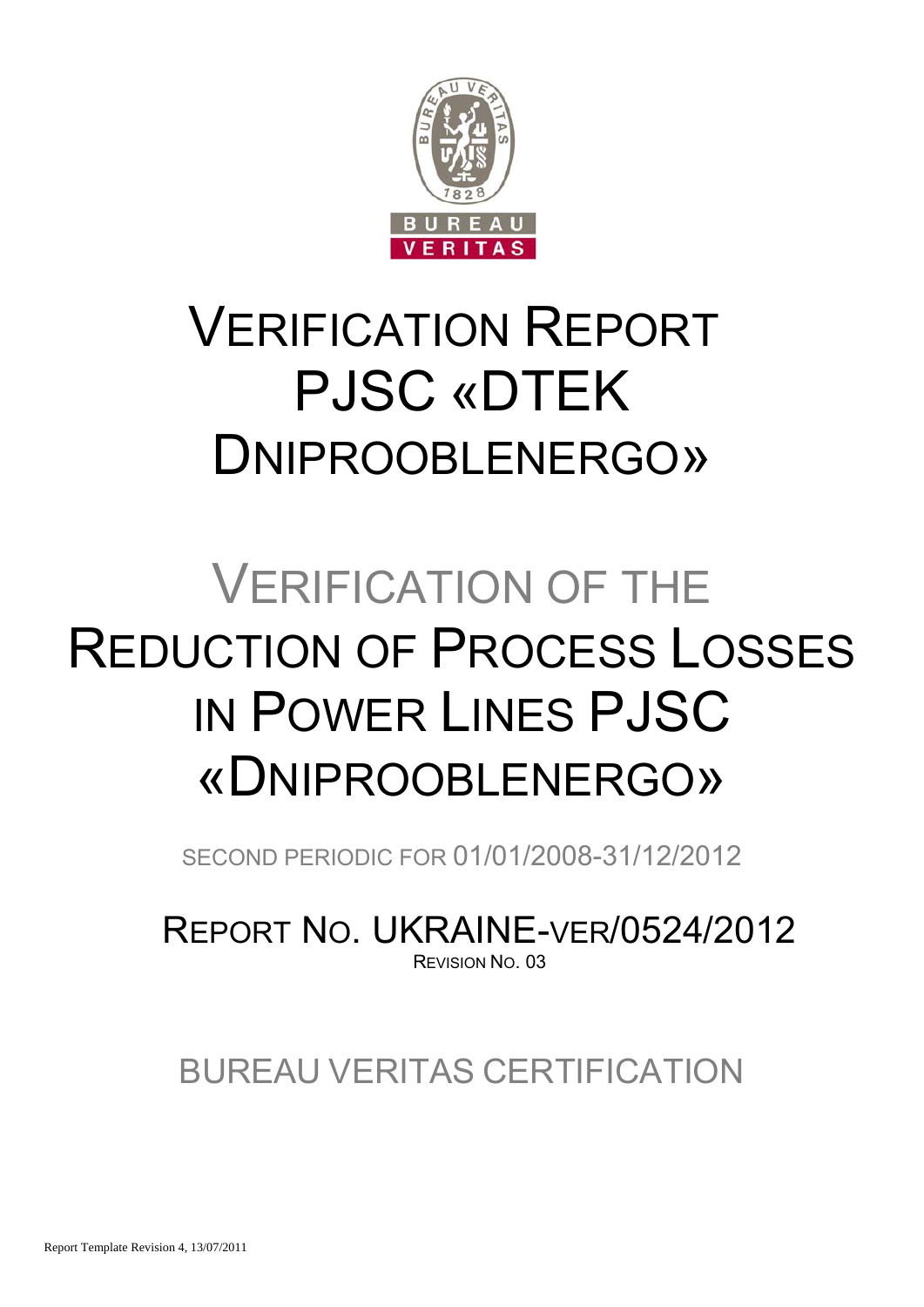

| Date of first issue:<br>20/05/2012                                                                                                                                                                                                                                                                                                                                                                                                                                                                                                                                                                                                                                                                                                                                                                                                                                                                                                        | Organizational unit:                                                                                                                                                                                                                                                                                                                                                                                                                                                                                                                                                                                                                                                                    | <b>Bureau Veritas Certification</b>                                                                   |  |  |  |  |  |  |
|-------------------------------------------------------------------------------------------------------------------------------------------------------------------------------------------------------------------------------------------------------------------------------------------------------------------------------------------------------------------------------------------------------------------------------------------------------------------------------------------------------------------------------------------------------------------------------------------------------------------------------------------------------------------------------------------------------------------------------------------------------------------------------------------------------------------------------------------------------------------------------------------------------------------------------------------|-----------------------------------------------------------------------------------------------------------------------------------------------------------------------------------------------------------------------------------------------------------------------------------------------------------------------------------------------------------------------------------------------------------------------------------------------------------------------------------------------------------------------------------------------------------------------------------------------------------------------------------------------------------------------------------------|-------------------------------------------------------------------------------------------------------|--|--|--|--|--|--|
|                                                                                                                                                                                                                                                                                                                                                                                                                                                                                                                                                                                                                                                                                                                                                                                                                                                                                                                                           | <b>Holding SAS</b>                                                                                                                                                                                                                                                                                                                                                                                                                                                                                                                                                                                                                                                                      |                                                                                                       |  |  |  |  |  |  |
| Client:<br>PJSC «DTEK Dniprooblenergo»                                                                                                                                                                                                                                                                                                                                                                                                                                                                                                                                                                                                                                                                                                                                                                                                                                                                                                    | Client ref.:<br><b>Andriy Deykalo</b>                                                                                                                                                                                                                                                                                                                                                                                                                                                                                                                                                                                                                                                   |                                                                                                       |  |  |  |  |  |  |
| Summary:<br>Bureau Veritas Certification has made the 2 <sup>nd</sup> periodic verification of the Reduction of Process Losses in<br>Power Lines PJSC «Dniprooblenergo», project of PJSC «DTEK Dniprooblenergo» located in Dnipropetrovs'k<br>City and Dnipropetrovs'k Region, Ukraine, and applying JI specific approach, on the basis of UNFCCC criteria<br>for the JI, as well as criteria given to provide for consistent project operations, monitoring and reporting.<br>UNFCCC criteria refer to Article 6 of the Kyoto Protocol, the JI rules and modalities and the subsequent<br>decisions by the JI Supervisory Committee, as well as the host country criteria.                                                                                                                                                                                                                                                               |                                                                                                                                                                                                                                                                                                                                                                                                                                                                                                                                                                                                                                                                                         |                                                                                                       |  |  |  |  |  |  |
|                                                                                                                                                                                                                                                                                                                                                                                                                                                                                                                                                                                                                                                                                                                                                                                                                                                                                                                                           | The verification scope is defined as a periodic independent review and ex post determination by the Accredited<br>Entity of the monitored reductions in GHG emissions during defined verification period, and consisted of the<br>following three phases: i) desk review of the monitoring report against project design and the baseline and<br>monitoring plan; ii) follow-up interviews with project stakeholders; iii) resolution of outstanding issues and the<br>issuance of the final verification report and opinion. The overall verification, from Contract Review to<br>Verification Report & Opinion, was conducted using Bureau Veritas Certification internal procedures. |                                                                                                       |  |  |  |  |  |  |
| The first output of the verification process is a list of Clarification, Corrective Actions Requests, Forward<br>Actions Requests (CR, CAR and FAR), presented in Appendix A.                                                                                                                                                                                                                                                                                                                                                                                                                                                                                                                                                                                                                                                                                                                                                             |                                                                                                                                                                                                                                                                                                                                                                                                                                                                                                                                                                                                                                                                                         |                                                                                                       |  |  |  |  |  |  |
| In summary, Bureau Veritas Certification confirms that the project is implemented as planned and described in<br>approved project design documents. Installed equipment being essential for generating emission reduction<br>runs reliably and is calibrated appropriately. The monitoring system is in place and the project is generating<br>GHG emission reductions. The GHG emission reduction is calculated accurately and without material errors,<br>omissions, or misstatements, and the ERUs issued totalize 6501405 tonnes of CO2 equivalent for the<br>monitoring period from 01/01/2008 to 31/12/2012 (1060770 tonnes of CO2 equivalent for 01/01/2008-<br>31/12/2008, 1392511 tonnes of CO2 equivalent for 01/01/2009-31/12/2009, 1330179 tonnes of CO2<br>equivalent for 01/01/2010-31/12/2010, 1348755 tonnes of CO2 equivalent for 01/01/2011-31/12/2011,<br>1369190 tonnes of CO2 equivalent for 01/01/2012-31/12/2012). |                                                                                                                                                                                                                                                                                                                                                                                                                                                                                                                                                                                                                                                                                         |                                                                                                       |  |  |  |  |  |  |
| Subject Group:<br>Report No.:<br>Ukraine-ver/0524/2012<br>JI                                                                                                                                                                                                                                                                                                                                                                                                                                                                                                                                                                                                                                                                                                                                                                                                                                                                              |                                                                                                                                                                                                                                                                                                                                                                                                                                                                                                                                                                                                                                                                                         |                                                                                                       |  |  |  |  |  |  |
| Project title:<br>Reduction of Process Losses in Power<br>Lines PJSC «Dniprooblenergo»<br>Work carried out by:<br>Cuo<br>Oleg Skoblyk - Team Leader, Lead Verifier<br>Vyacheslav Yeriomin - Team Member, Verifier                                                                                                                                                                                                                                                                                                                                                                                                                                                                                                                                                                                                                                                                                                                         |                                                                                                                                                                                                                                                                                                                                                                                                                                                                                                                                                                                                                                                                                         |                                                                                                       |  |  |  |  |  |  |
| Work reviewed by:<br>Ivan Sokolov - Technical Reviewer<br>Daniil Ukhanov - Technical specialist                                                                                                                                                                                                                                                                                                                                                                                                                                                                                                                                                                                                                                                                                                                                                                                                                                           |                                                                                                                                                                                                                                                                                                                                                                                                                                                                                                                                                                                                                                                                                         | $\bowtie$<br>No distribution without permission from the<br>Client or responsible organizational unit |  |  |  |  |  |  |
| Work approved by:<br><b>Bureau Veritas Certification</b><br>Ivan Sokolov - Operational Manager                                                                                                                                                                                                                                                                                                                                                                                                                                                                                                                                                                                                                                                                                                                                                                                                                                            |                                                                                                                                                                                                                                                                                                                                                                                                                                                                                                                                                                                                                                                                                         | Limited distribution                                                                                  |  |  |  |  |  |  |
| Rev. No.:<br>Date of this revision:<br>32<br>03<br>06/03/2013                                                                                                                                                                                                                                                                                                                                                                                                                                                                                                                                                                                                                                                                                                                                                                                                                                                                             | Number of pages:                                                                                                                                                                                                                                                                                                                                                                                                                                                                                                                                                                                                                                                                        | Unrestricted distribution                                                                             |  |  |  |  |  |  |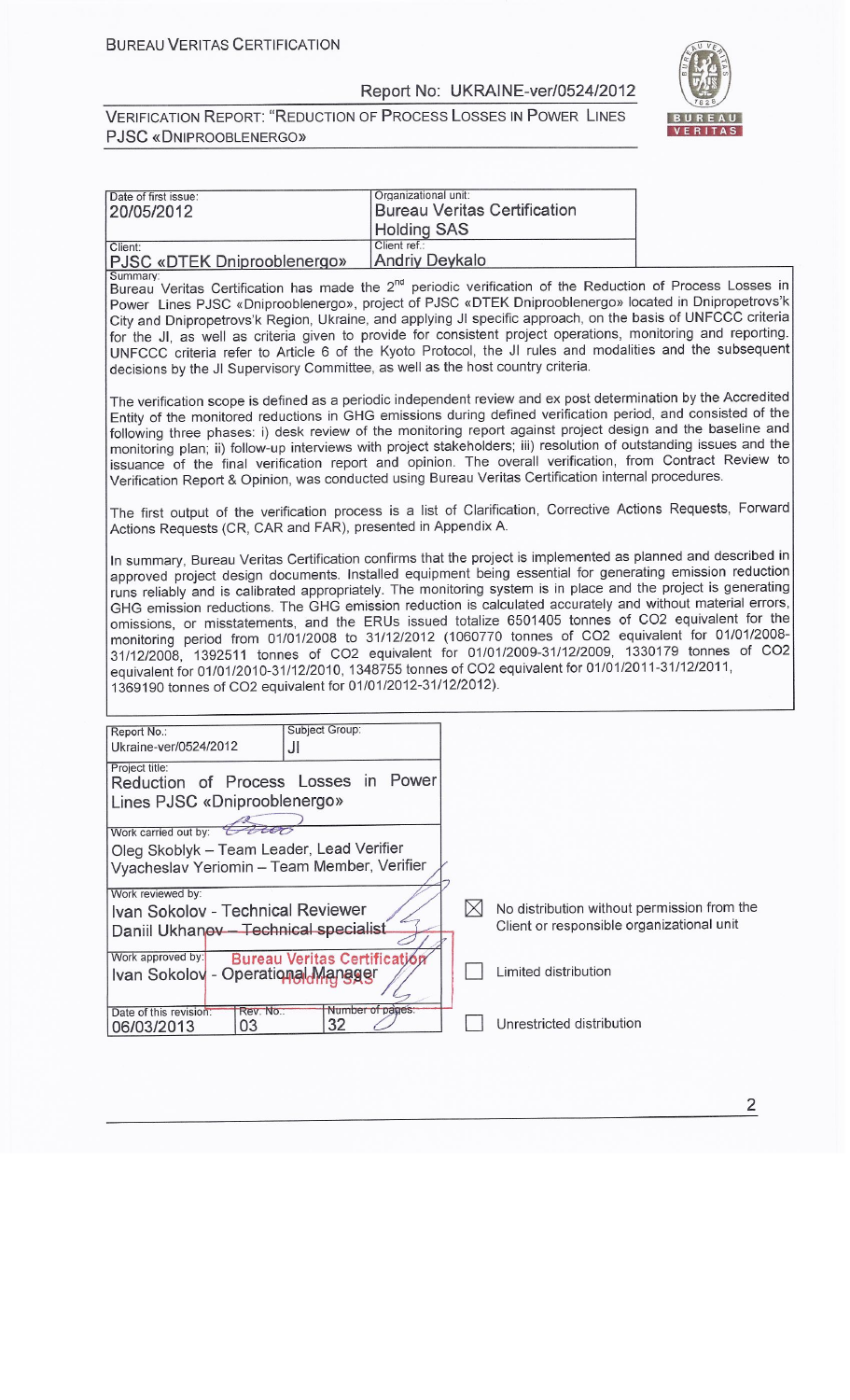VERIFICATION REPORT: "REDUCTION OF PROCESS LOSSES IN POWER LINES PJSC «DNIPROOBLENERGO»

#### **Table of Contents** *Page Page Page Page Page Page*

| 1              |                                                                     |                |
|----------------|---------------------------------------------------------------------|----------------|
| 1.1            | Objective                                                           | $\overline{4}$ |
| 1.2            | Scope                                                               | $\overline{4}$ |
| 1.3            | <b>Verification Team</b>                                            | $\overline{4}$ |
| $\overline{2}$ |                                                                     |                |
| 2.1            | <b>Review of Documents</b>                                          | 5              |
| 2.2            | Follow-up Interviews                                                | 5              |
| 2.3            | Resolution of Clarification, Corrective and Forward Action Requests | 6              |
| 3              |                                                                     |                |
| 3.1            | Remaining issues and FARs from previous verifications               | $\overline{7}$ |
| 3.2            | Project approval by Parties involved (90-91)                        | $\overline{7}$ |
| 3.3            | Project implementation (92-93)                                      | $\overline{7}$ |
| 3.4            | Compliance of the monitoring plan with the monitoring methodology   |                |
|                | $(94-98)$                                                           | 9              |
| 3.5            | Revision of monitoring plan (99-100)                                | 10             |
| 3.6            | Data management (101)                                               | 10             |
| 3.7            | Verification regarding programmes of activities (102-110)           | 10             |
| 4              |                                                                     |                |
| 5              |                                                                     |                |
|                |                                                                     |                |

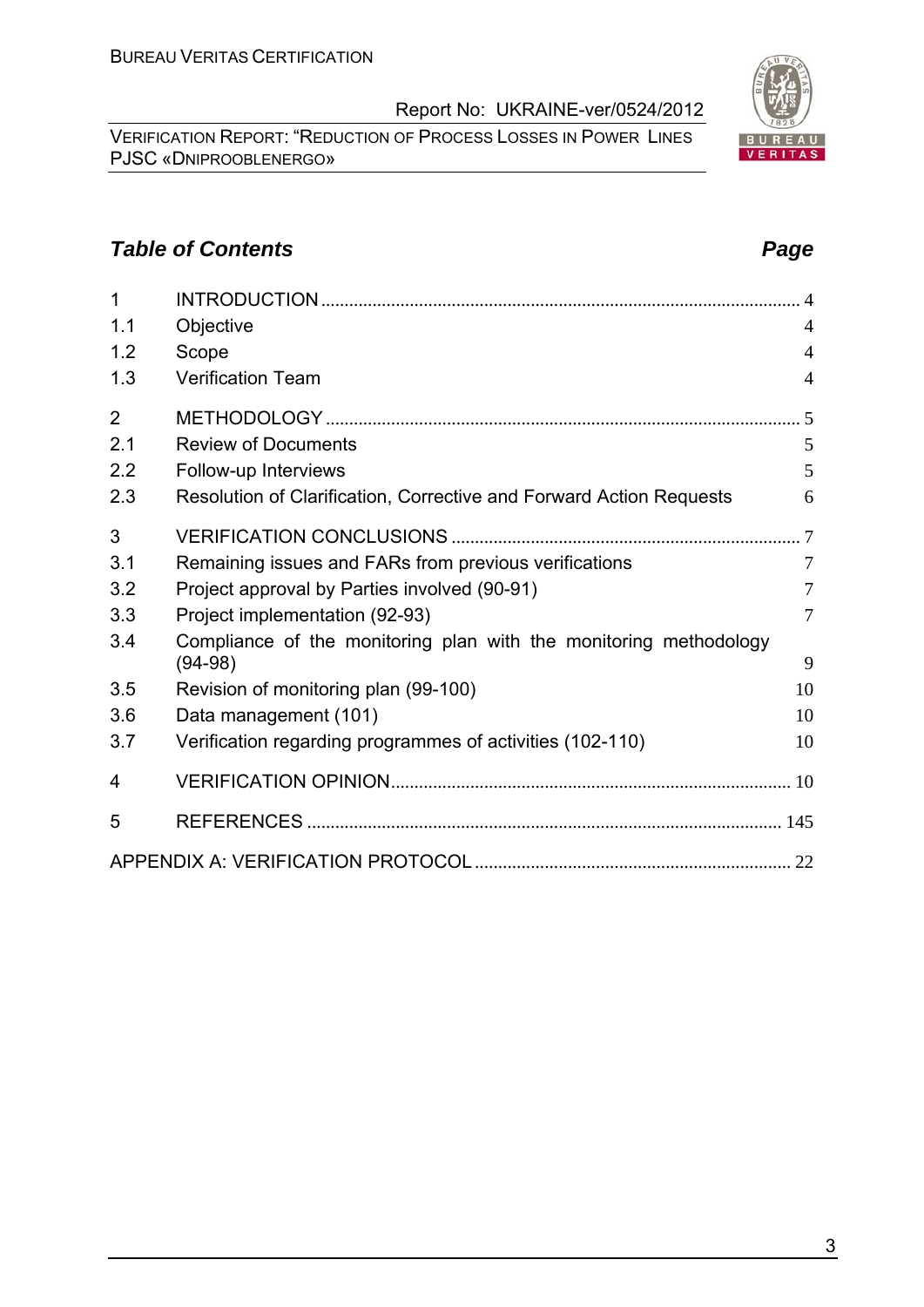VERIFICATION REPORT: "REDUCTION OF PROCESS LOSSES IN POWER LINES PJSC «DNIPROOBLENERGO»



#### **1 INTRODUCTION**

PJSC «DTEK Dniprooblenergo» has commissioned Bureau Veritas Certification to verify the emissions reductions of its JI project "Reduction of Process Losses in Power Lines PJSC «Dniprooblenergo»" (hereafter called "the project") at Dnipropetrovsk City and Dnipropetrovsk Region, Ukraine.

This report summarizes the findings of the verification of the project, performed on the basis of UNFCCC criteria, as well as criteria given to provide for consistent project operations, monitoring and reporting.

Verification covers the period from 01/01/2008 to 31/12/2012.

#### **1.1 Objective**

Verification is the periodic independent review and ex post determination by the Accredited Independent Entity of the monitored reductions in GHG emissions during defined verification period.

The objective of verification can be divided in Initial Verification and Periodic Verification.

UNFCCC criteria refer to Article 6 of the Kyoto Protocol, the JI rules and modalities and the subsequent decisions by the JI Supervisory Committee, as well as the host country criteria.

#### **1.2 Scope**

The verification scope is defined as an independent and objective review of the project design document, the project's baseline study, monitoring plan and monitoring report, and other relevant documents. The information in these documents is reviewed against Kyoto Protocol requirements, UNFCCC rules and associated interpretations.

The verification is not meant to provide any consulting towards the Client. However, stated requests for clarifications, corrective and/or forward actions may provide input for improvement of the project monitoring towards reductions in the GHG emissions.

#### **1.3 Verification Team**

The verification team consists of the following personnel:

Oleg Skoblyk Bureau Veritas Certification Team Leader, Climate Change Verifier Vyacheslav Yeriomin Bureau Veritas Certification Climate Change Verifier

This verification report was reviewed by:

Ivan Sokolov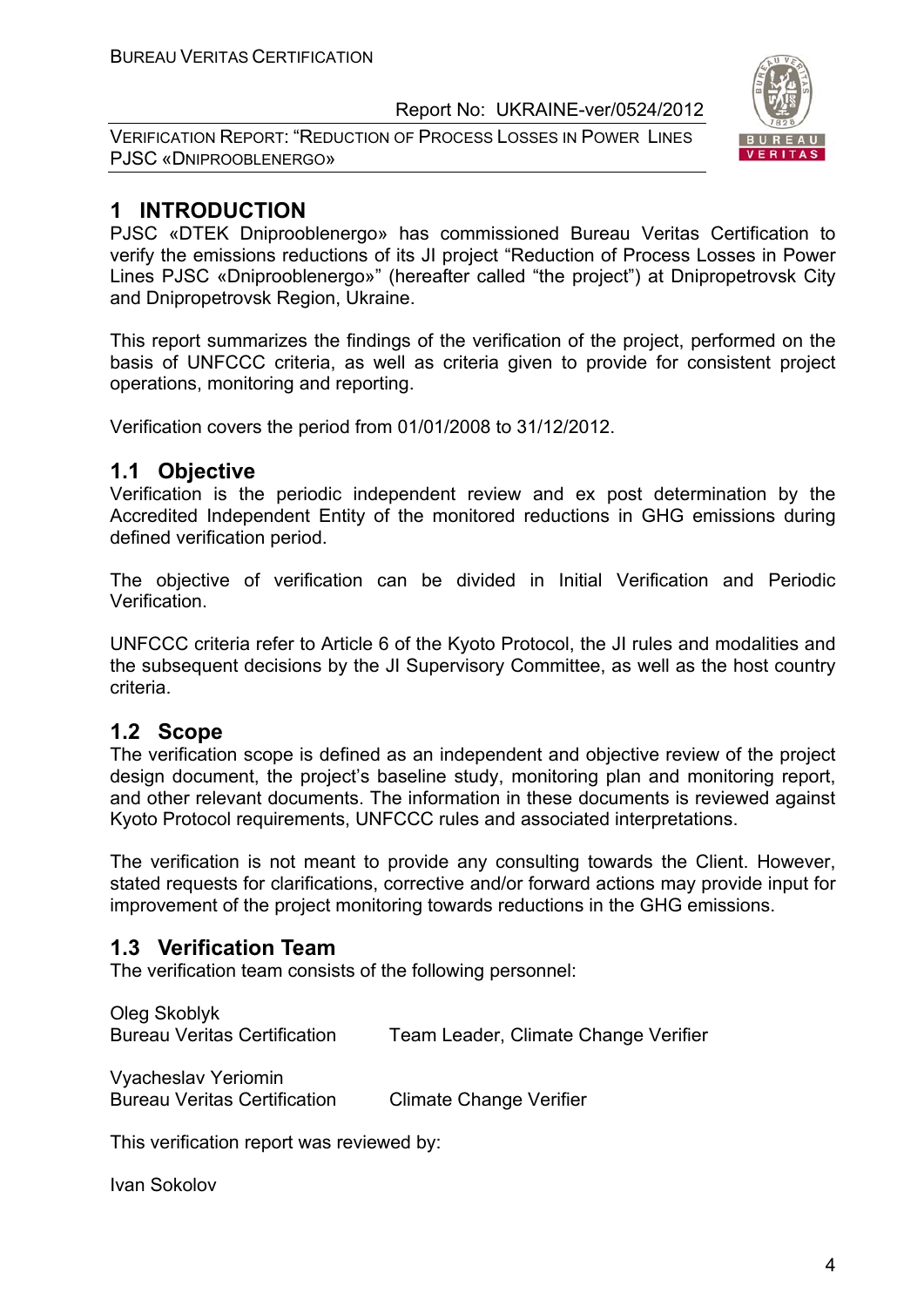VERIFICATION REPORT: "REDUCTION OF PROCESS LOSSES IN POWER LINES PJSC «DNIPROOBLENERGO»



Bureau Veritas Certification, Internal Technical Reviewer

Daniil Ukhanov

Bureau Veritas Certification, Technical Specialist

#### **2 METHODOLOGY**

The overall verification, from Contract Review to Verification Report & Opinion, was conducted using Bureau Veritas Certification internal procedures.

In order to ensure transparency, a verification protocol was customized for the project, according to the version 01 of the Joint Implementation Determination and Verification Manual, issued by the Joint Implementation Supervisory Committee at its 19 meeting on 04/12/2009. The protocol shows, in a transparent manner, criteria (requirements), means of verification and the results from verifying the identified criteria. The verification protocol serves the following purposes:

- It organizes, details and clarifies the requirements a JI project is expected to meet:
- It ensures a transparent verification process where the verifier will document how a particular requirement has been verified and the result of the verification.

The completed verification protocol is enclosed in Appendix A to this report.

#### **2.1 Review of Documents**

The Monitoring Report (MR) submitted by PJSC «DTEK Dniprooblenergo» and additional background documents related to the project design and baseline, i.e. country Law, Project Design Document (PDD), and Guidance on criteria for baseline setting and monitoring, Host party criteria, Kyoto Protocol, Clarifications on Verification Requirements to be Checked by an Accredited Independent Entity were reviewed.

The verification findings presented in this report relate to the Monitoring Report version(s) 04 and project as described in the determined PDD.

#### **2.2 Follow-up Interviews**

On 07/09/2011 Bureau Veritas Certification performed on-site interviews with project stakeholders to confirm selected information and to resolve issues identified in the document review. Representatives of PJSC «DTEK Dniprooblenergo» and Ltd. "EES" were interviewed (see References). The main topics of the interviews are summarized in Table 1.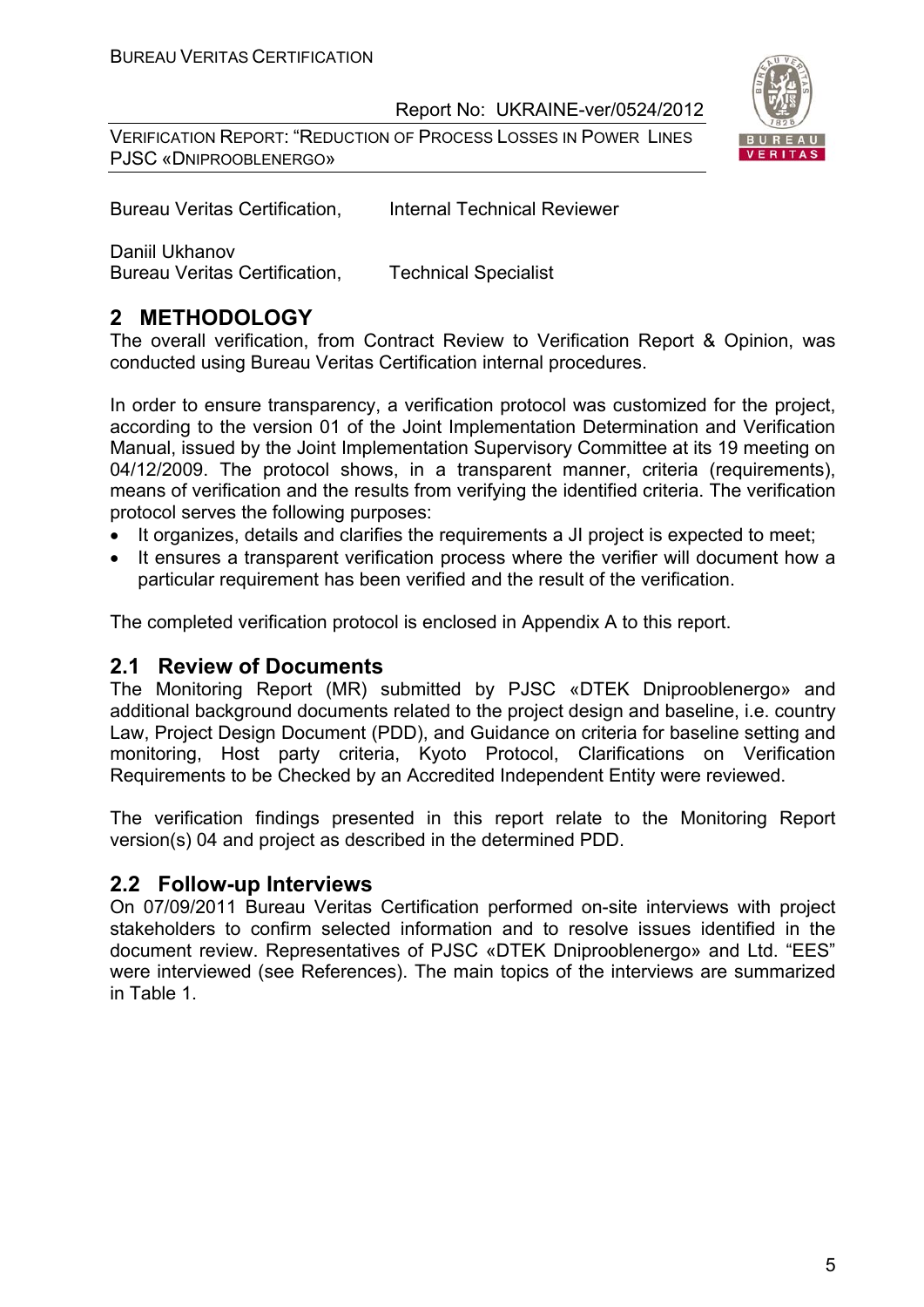VERIFICATION REPORT: "REDUCTION OF PROCESS LOSSES IN POWER LINES PJSC «DNIPROOBLENERGO»



#### **Table 1 Interview topics**

| <b>Interviewed</b><br>organization | <b>Interview topics</b>                            |
|------------------------------------|----------------------------------------------------|
| <b>PJSC «DTEK</b>                  | Organizational structure                           |
| Dniprooblenergo»                   | Responsibilities and authorities                   |
|                                    | Roles and responsibilities for data collection and |
|                                    | processing                                         |
|                                    | Installation of equipment                          |
|                                    | Data logging, archiving and reporting              |
|                                    | Metering equipment control                         |
|                                    | Metering record keeping system, database           |
|                                    | IT management                                      |
|                                    | Training of personnel                              |
|                                    | Quality management procedures and technology       |
|                                    | Internal audits and check-ups                      |
| CONSULTANT:                        | Baseline methodology                               |
| "EES" Ltd                          | Monitoring plan                                    |
|                                    | Monitoring report                                  |
|                                    | <b>Excel spreadsheets</b>                          |

#### **2.3 Resolution of Clarification, Corrective and Forward Action Requests**

The objective of this phase of the verification is to raise the requests for corrective actions and clarification and any other outstanding issues that needed to be clarified for Bureau Veritas Certification positive conclusion on the GHG emission reduction calculation.

If the Verification Team, in assessing the monitoring report and supporting documents, identifies issues that need to be corrected, clarified or improved with regard to the monitoring requirements, it should raise these issues and inform the project participants of these issues in the form of:

(a) Corrective action request (CAR), requesting the project participants to correct a mistake that is not in accordance with the monitoring plan;

(b) Clarification request (CL), requesting the project participants to provide additional information for the Verification Team to assess compliance with the monitoring plan;

(c) Forward action request (FAR), informing the project participants of an issue, relating to the monitoring that needs to be reviewed during the next verification period.

The Verification Team will make an objective assessment as to whether the actions taken by the project participants, if any, satisfactorily resolve the issues raised, if any, and should conclude its findings of the verification.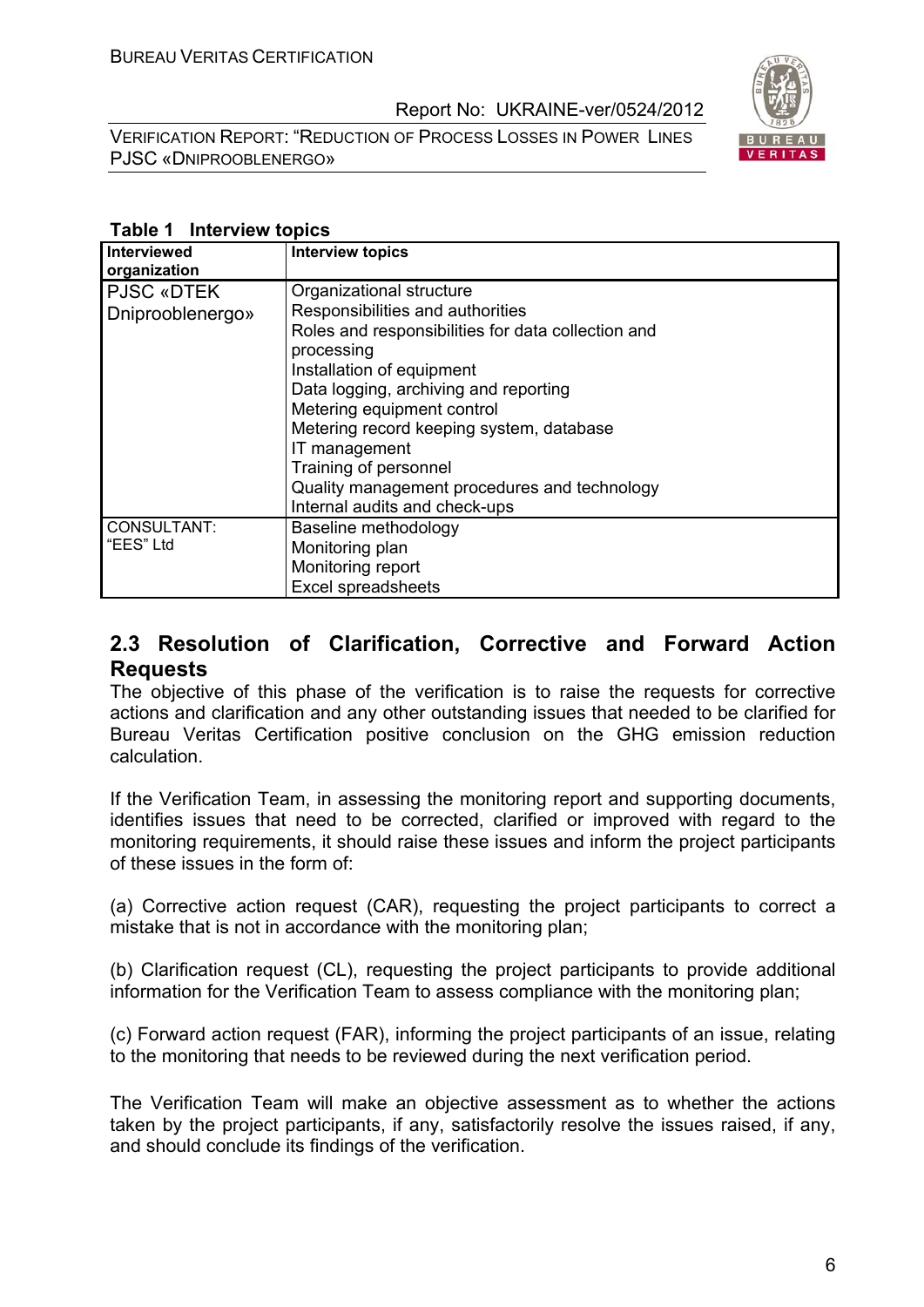VERIFICATION REPORT: "REDUCTION OF PROCESS LOSSES IN POWER LINES PJSC «DNIPROOBLENERGO»



To guarantee the transparency of the verification process, the concerns raised are documented in more detail in the verification protocol in Appendix A.

#### **3 VERIFICATION CONCLUSIONS**

In the following sections, the conclusions of the verification are stated.

The findings from the desk review of the original monitoring documents and the findings from interviews during the follow up visit are described in the Verification Protocol in Appendix A.

The Clarification, Corrective and Forward Action Requests are stated, where applicable, in the following sections and are further documented in the Verification Protocol in Appendix A. The verification of the Project resulted in 6 Corrective Action Requests, 0 Clarification Requests, and 0 Forward Action Requests.

The number between brackets at the end of each section corresponds to the DVM paragraph.

#### **3.1 Remaining issues and FARs from previous verifications**

No FARs are pending from determination process provided by Bureau Veritas Certification Holding SAS

#### **3.2 Project approval by Parties involved (90-91)**

The project obtained written approval from Ukraine (the Host country) on 03/04/2012 (Letter of Approval № 857/23/7, issued by the State Environmental Investment Agency of Ukraine). The project was also approved by Poland, the country – buyer of GHG emission reductions (Letter of Approval №DZKiOApek-350-4/32907/11/TK issued by the Minister of Environment of Poland dated 20/07/2011).

The abovementioned written approval is unconditional.

#### **3.3 Project implementation (92-93)**

Project implementation status in the reporting period of 01/01/2008 – 31/12/2012, including the project milestones is provided in the following table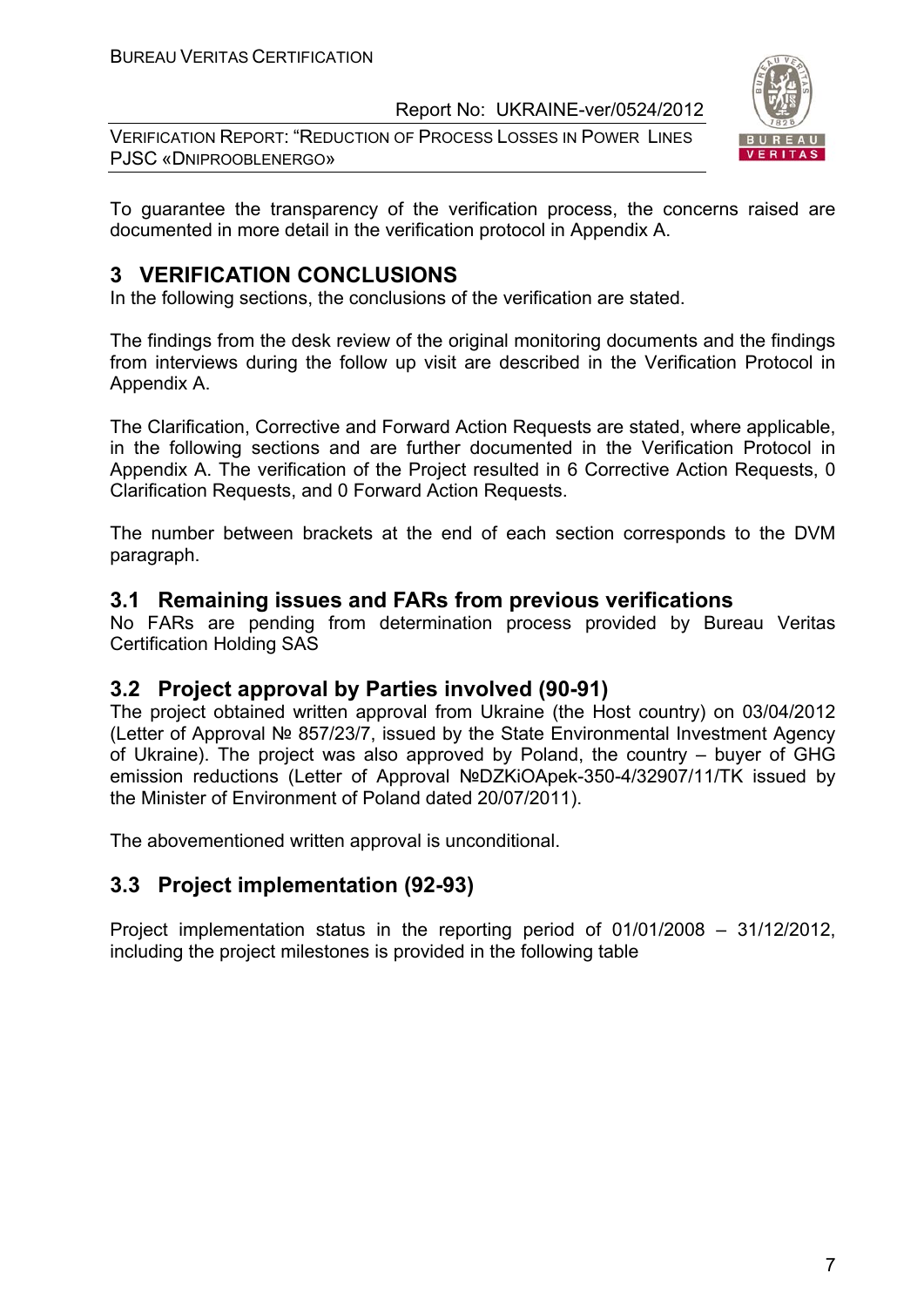VERIFICATION REPORT: "REDUCTION OF PROCESS LOSSES IN POWER LINES PJSC «DNIPROOBLENERGO»



#### Table 1. Project implementation status

| N <sub>2</sub> | <b>Name of activities</b>                                                            | <b>Measur</b><br>ement<br>unit | 2008           | 2009           | 2010   | 2011           | 2012           |
|----------------|--------------------------------------------------------------------------------------|--------------------------------|----------------|----------------|--------|----------------|----------------|
| $\mathbf{1}$   | $\overline{2}$                                                                       | 3                              | $\overline{4}$ | $\overline{5}$ | 6      | $\overline{7}$ | 8              |
| 1              | Reconstruction of PL -0,38 kV of<br><b>SIP</b>                                       | km                             | $\mathbf 0$    | $\mathbf 0$    | 126    | 273            | 161            |
| $\overline{2}$ | Replacement of overloaded and<br>installation of additional<br>power<br>transformers | pcs.                           | 189            | 132            | 111    | 316            | 280            |
| 3              | Construction of PL-10kV;                                                             | km                             | 7,66           | 6,67           | 9,41   | 13,35          | 4,41           |
|                | PL-0,38 kV                                                                           | km                             | 7,4            | 0,92           | 0,0    | 2,38           |                |
| 4              | Replacing the single-phase meters<br>with high accuracy meters                       | pcs                            | 137000         | 148600         | 169742 | 182322         | 133718         |
| 5              | Replacement of<br>PL-<br>wrecked<br>0,38kV                                           | km                             | 180,98         | 53,51          | 266,74 | 273,29         | 80,97          |
| 6              | Implementing<br>systems<br>telemehanyk PS-35-150kV                                   | pcs.                           | 26             | $\mathbf{1}$   | 47     | 55             | 24             |
| $\overline{7}$ | Change of bare wire inputs into<br>isolated wire inputs                              | pcs                            | 19170          | 19555          | 22155  | 41041          | 62355          |
| 8              | unloading<br>Construction<br>of<br>substations                                       | pcs                            | $\mathbf{1}$   | $\overline{2}$ | 26     | 27             | 2              |
| 9              | Replacement and installation of<br>meters in front of buildings                      | pcs                            | 19170          | 19555          | 22155  | 41041          | 62355          |
| 10             | Change of wrecked PL-10kV                                                            | km                             | 70,41          | 32,95          | 16,58  | 80,49          | 20,47          |
| 11             | Change of TP-10/0,38kV                                                               | pcs                            | 118            | 82             | 76     | 157            | 99             |
| 12             | of<br>Replacement<br>worn-out<br>oil<br>switches with vacuum ones                    | pcs                            | 358            | 235            | 248    | 189            | 85             |
| 13             | Change of the cable lines 10- 0,38<br>kV                                             | km                             | 12,7           | 6,89           | 23,93  | 23,09          | 46,76          |
| 14             | Installation<br>3<br><b>of</b><br>-phase<br>multifunctional meters                   | pcs                            | 3              | 367            | 8      | 35             | 60             |
| 15             | Change of inputs of 110kV with<br>rigid insulation                                   | pcs.                           | 0              | 25             | 19     | 18             | 30             |
| 16             | Introduction of ASKOE                                                                | pcs.                           | $\mathbf 0$    | 1000           | 10013  | 10067          | 17167          |
| 17             | Reconstruction of PS 35-150 kV.                                                      | pcs.                           | 6              | 10             | 16     | 9              | $\overline{7}$ |

It was assessed by Bureau Veritas verification team during the site visit that the project has been implemented in accordance with the PDD regarding which the determination has been deemed final.

Since the determined PDD version 3.0 contains calculated ERUs for the period of 2008 – 2010 years, and the monitoring was conducted at the beginning of 2013, then according to Ltd «ЕЕS» there had been conducted calculations of ERUs for the year 2011 and for the 2012.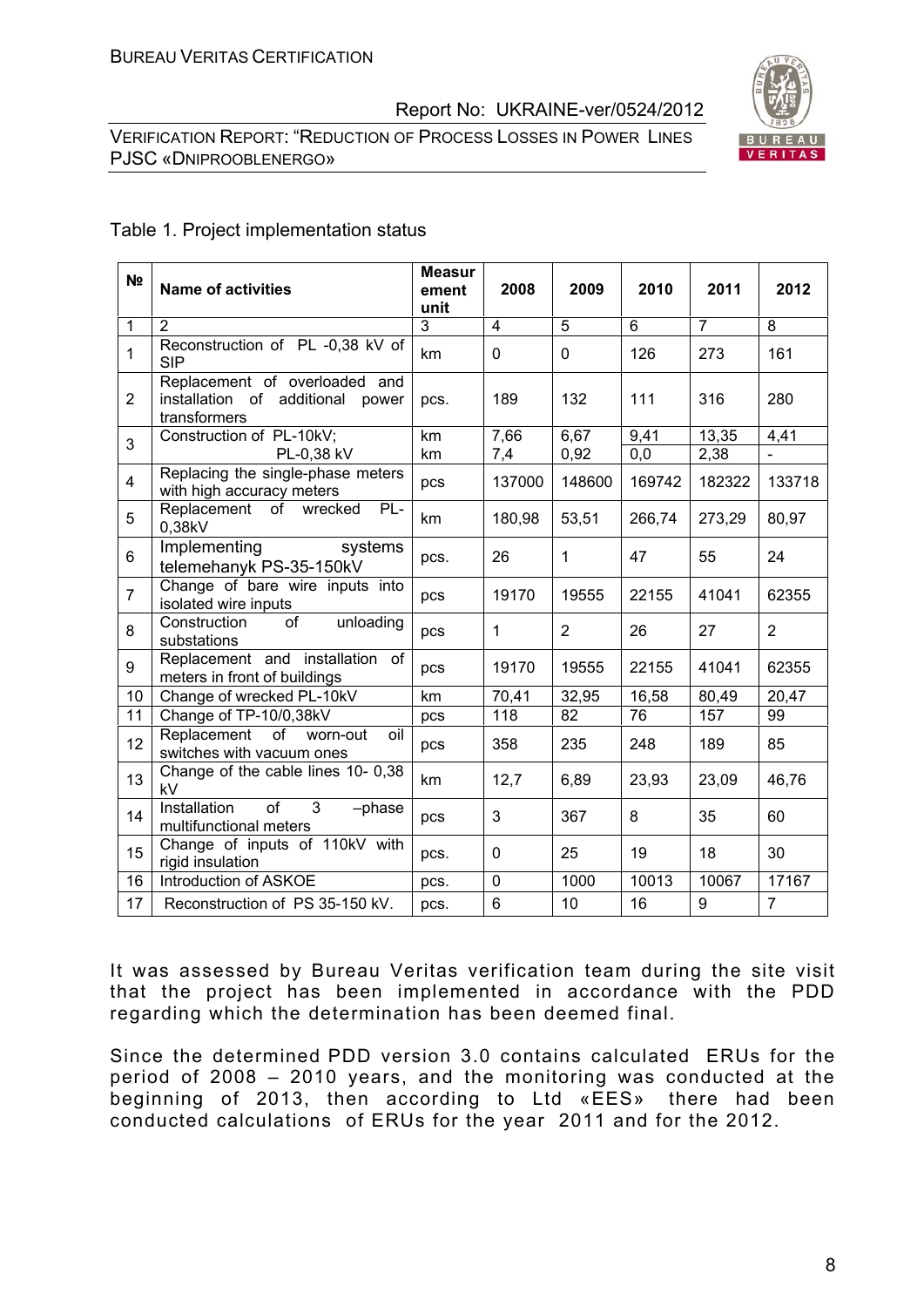VERIFICATION REPORT: "REDUCTION OF PROCESS LOSSES IN POWER LINES PJSC «DNIPROOBLENERGO»



CAR01-CAR03 and their resolution/conclusion on project implementation concerning in the APPENDIX A: COMPANY PROJECT VERIFICATION PROTOCOL.

#### **3.4 Compliance of the monitoring plan with the monitoring methodology (94-98)**

The monitoring occurred in accordance with the monitoring plan included in the PDD regarding which the determination has been deemed final and is so listed on the UNFCCC JI website.

For calculating the emission reductions or enhancements of net removals, key factors, influencing the baseline emissions and the activity level of the project and the emissions as well as risks associated with the project were taken into account.

The actual amount of emission reductions during the monitoring period differs from values that were indicated in the determinate PDD version 3.0, as a result of using of the differentiated approach to value ratio deterioration of electrical indexes of electrical equipment over time of KP for different billing periods (baseline and current years estimated ) while monitoring plan performance, to take account of the effect of improving electrical performance of electrical equipment by introduced measures of TVE reduction and application of the calculated input for 2012.

Key monitoring activities are clearly described in the monitoring report and no deviations from monitoring algorithm were detected. The monitoring points including parameters monitored, monitoring equipment and information concerning its calibration interval are clearly described in the section B of the Monitoring Report and completely corresponds with determined PDD.

Data sources used to calculate emission reductions that i.e. reports according to departmental reporting forms by Ministry of Fuel and Energy of Ukraine (1B-TVE "The structure of electric power balance and technological loss of electric power for transmission in grids" (model 41971), " Electricity and power balance and calculation of technical and economic indexes "(model 8111), 46 energo" Electric power distribution and its calculation "(model 45912) yearly reports on investment programmes realisation are clearly identified, reliable and transparent.

Emission factor for electric energy transportation are selected by carefully balancing Accuracy and reasonableness, and appropriately justified of the choice. Values of Emission Factor for electric power transportation were accepted in compliance with State Environmental Investment Agency of Ukraine Orders.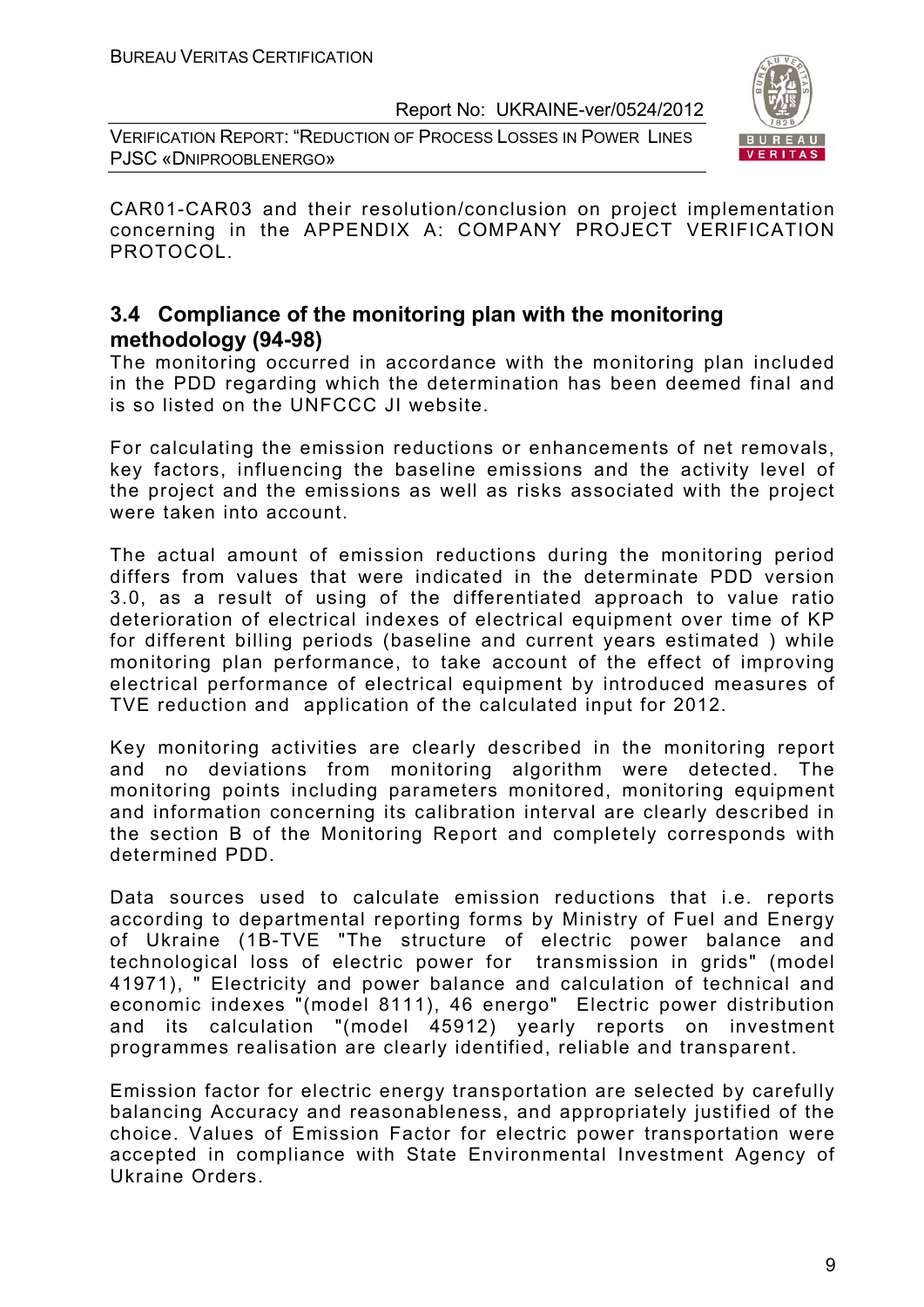VERIFICATION REPORT: "REDUCTION OF PROCESS LOSSES IN POWER LINES PJSC «DNIPROOBLENERGO»



The calculation of emission reductions is based on conservative assumptions and the most plausible scenarios in a transparent manner.

CAR04 and its resolution/conclusion applicable to compliance of the monitoring plan with the monitoring methodology concerning in the APPENDIX A: COMPANY PROJECT VERIFICATION PROTOCOL

#### **3.5 Revision of monitoring plan (99-100)**

When calculating actual emission reductions during the monitoring period, following the principles of a conservative approach, for different billing periods (baseline and current years estimated):

a) coefficient value of electrical equipment deterioration index over time of  $KP_N$  for the base year N (N = 0) is taken equal to 1,25, as set out in accordance with Annex A "Report on the scientific and technical work" Assessment of greenhouse gas emissions by technological losses reduction in the distribution networks of Ukraine "(final) under the contract №3/11 of 04.04.2011, the Institute of General Energy of the National Academy of Sciences of Ukraine" value of this ratio can be as high as thirty percent or more of passport values (KP  $\geq$  1,3), that is in the beginning of the project implementation in electrical networks it is operated most of the electrical equipment with significant depreciation;

b) coefficient value of electrical equipment deterioration index over time of  $KP_{N+1}$  for the current calculated year t, which is the baseline (N = 0, t = 1) is taken equal to 1,15, since the measures implementation of TVE reduction in this year of project realization there has been replaced a part of electrical equipment with the highest level of depreciation;

c) coefficient value of electrical equipment deterioration index over time  $KP_{N+1}$  = KP<sub>N+1</sub> - 0,01 t for the next calculated years N + t (N = 0, t  $\geq$  2), ie the coefficient is reduced to 0,01 for each next year in comparison with the previous one, because the share of electrical equipment depreciation, which is operated in networks decreases due to the introduction of measures of TVE reduction;

d) If the calculated value of the coefficient  $KP_{N+t}$  < 1,05 of ongoing settlement years is N + t (N = 0, t  $\ge$  2), then for these years, it is taken equal to 1,05, since in electrical networks there will be operated a part of electrical equipment with depreciation.

The difference in the calculation of emissions before and after the change of the monitoring plan is presented in the table below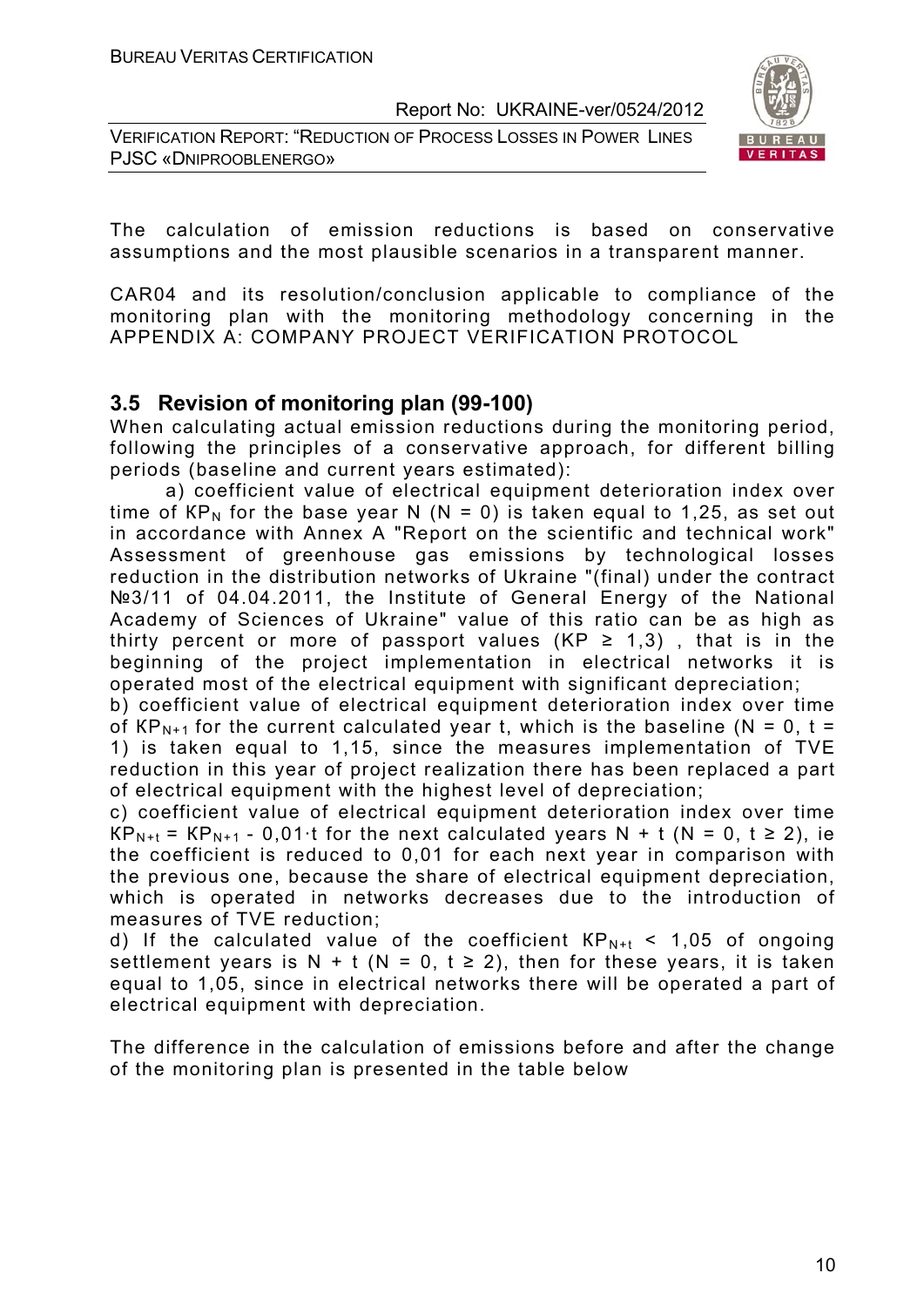VERIFICATION REPORT: "REDUCTION OF PROCESS LOSSES IN POWER LINES PJSC «DNIPROOBLENERGO»



| Year             | <b>Emission reduction to</b><br>changes in the<br>monitoring plan | <b>Emission reduction</b><br>after the change of<br>the monitoring plan |
|------------------|-------------------------------------------------------------------|-------------------------------------------------------------------------|
|                  | tCO2eg                                                            | tCO <sub>2eq</sub>                                                      |
| 2008             | 886185                                                            | 1060770                                                                 |
| 2009             | 1215668                                                           | 1392511                                                                 |
| 2010             | 1153820                                                           | 1330179                                                                 |
| 2011             | 1172879                                                           | 1348755                                                                 |
| 2012             |                                                                   | 1369190                                                                 |
| Total 2008-2012: | 4 4 28 5 5 2                                                      | 6 501 405                                                               |

Bureau Veritas confirms that changes in monitoring plan based on Alteration#1 for "The methodology of technical power losses amount determination, in 0,38-150 kV power grids power supply company for the indirect carbon dioxide emissions estimation" is adequately justified and improves accuracy of the monitoring data.

#### **3.6 Data management (101)**

The detailed data management system has been implemented on PJSC «DTEK Dniprooblenergo» to record and keeps required information. The monitored data flow for each parameter to be monitored is described in the section C.1 of the Monitoring Report. Operational information and reporting department is responsible to monitoring data preparation.

The data and their sources, provided in monitoring report, are clearly identified, reliable and transparent.

The implementation of data collection procedures is in accordance with the monitoring plan, including the quality control and quality assurance procedures.

The function of the monitoring equipment, including its calibration status, is in order. Metering equipment involved in the project activity are periodically calibrated by State Enterprise "Dniprostandartmetrologiya". Data on electric energy flow are periodically checked by PJSC «DTEK Dniprooblenergo».

The evidence and records used for the monitoring are maintained in a traceable manner.

The data collection and management system for the project is in accordance with the monitoring plan. The data monitored and required for ERUs calculation will be kept during two years after last ERUs transfer.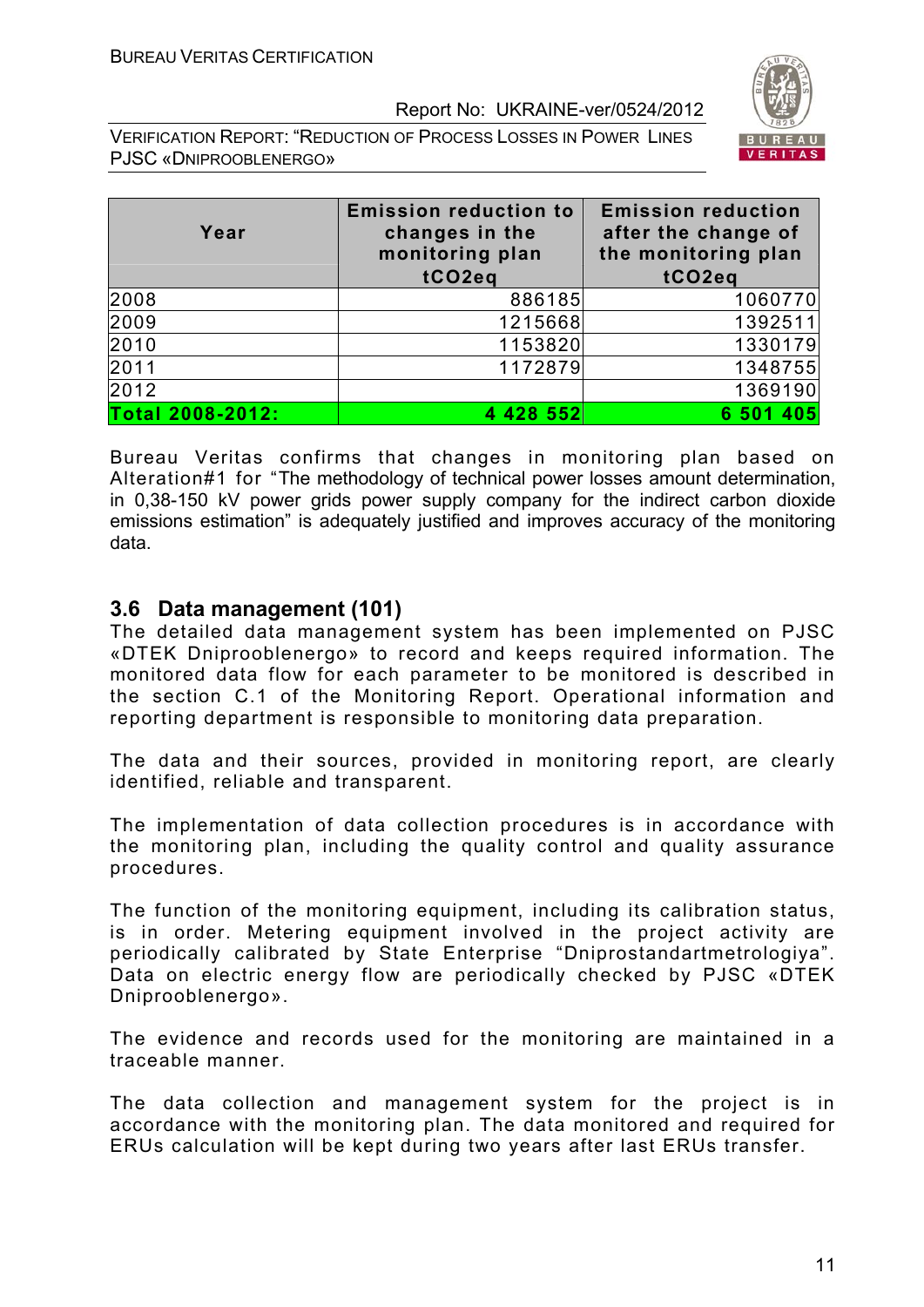VERIFICATION REPORT: "REDUCTION OF PROCESS LOSSES IN POWER LINES PJSC «DNIPROOBLENERGO»



CAR05, CAR06 and their resolution/conclusion applicable to data management concerning in APPENDIX A: COMPANY PROJECT VERIFICATION PROTOCOL

### **3.7 Verification regarding programmes of activities (102-110)**

"Not applicable"

#### **4 VERIFICATION OPINION**

Bureau Veritas Certification has performed the second periodic verification of the "Reduction of Process Losses in Power Lines PJSC «Dniprooblenergo»" Project in Dnipropetrovsk City and Dnipropetrovsk Region, Ukraine, which applies JI specific approach. The verification was performed on the basis of UNFCCC criteria and host country criteria and also on the criteria given to provide for consistent project operations, monitoring and reporting.

The verification consisted of the following three phases: i) desk review of the monitoring report against the project design and the baseline and monitoring plan; ii) follow-up interviews with project stakeholders; iii) resolution of outstanding issues and the issuance of the final verification report and opinion.

The management of PJSC «DTEK Dniprooblenergo» is responsible for the preparation of the GHG emissions data and the reported GHG emissions reductions of the project on the basis set out within the project Monitoring Plan indicated in the final PDD version. The development and maintenance of records and reporting procedures in accordance with that plan, including the calculation and determination of GHG emission reductions from the project, is the responsibility of the management of the project.

Bureau Veritas Certification verified the Project Monitoring Report version 04 for the reporting period as indicated below. Bureau Veritas Certification confirms that the project is implemented as planned and described in approved project design documents. Installed equipment being essential for generating emission reduction runs reliably and is calibrated appropriately. The monitoring system is in place and the project is generating GHG emission reductions.

Bureau Veritas Certification can confirm that the GHG emission reduction is accurately calculated and is free of material errors, omissions, or misstatements. Our opinion relates to the project's GHG emissions and resulting GHG emissions reductions reported and related to the approved project baseline and monitoring, and its associated documents. For ease of calculation of emission reductions in the Excel file «DOЕ-1BТWЕ-2008-2012-05-03-2013-Km=1-ok-KP-CO-MR-ENG.xls.», all the values with the quotient of one hundred are rounded to integers. Therefore, when summing the values of ERUs, which are listed in Tables of Monitoring Report there may be minor differences Based on the information we have seen and evaluated, we confirm, with a reasonable level of assurance, the following statement: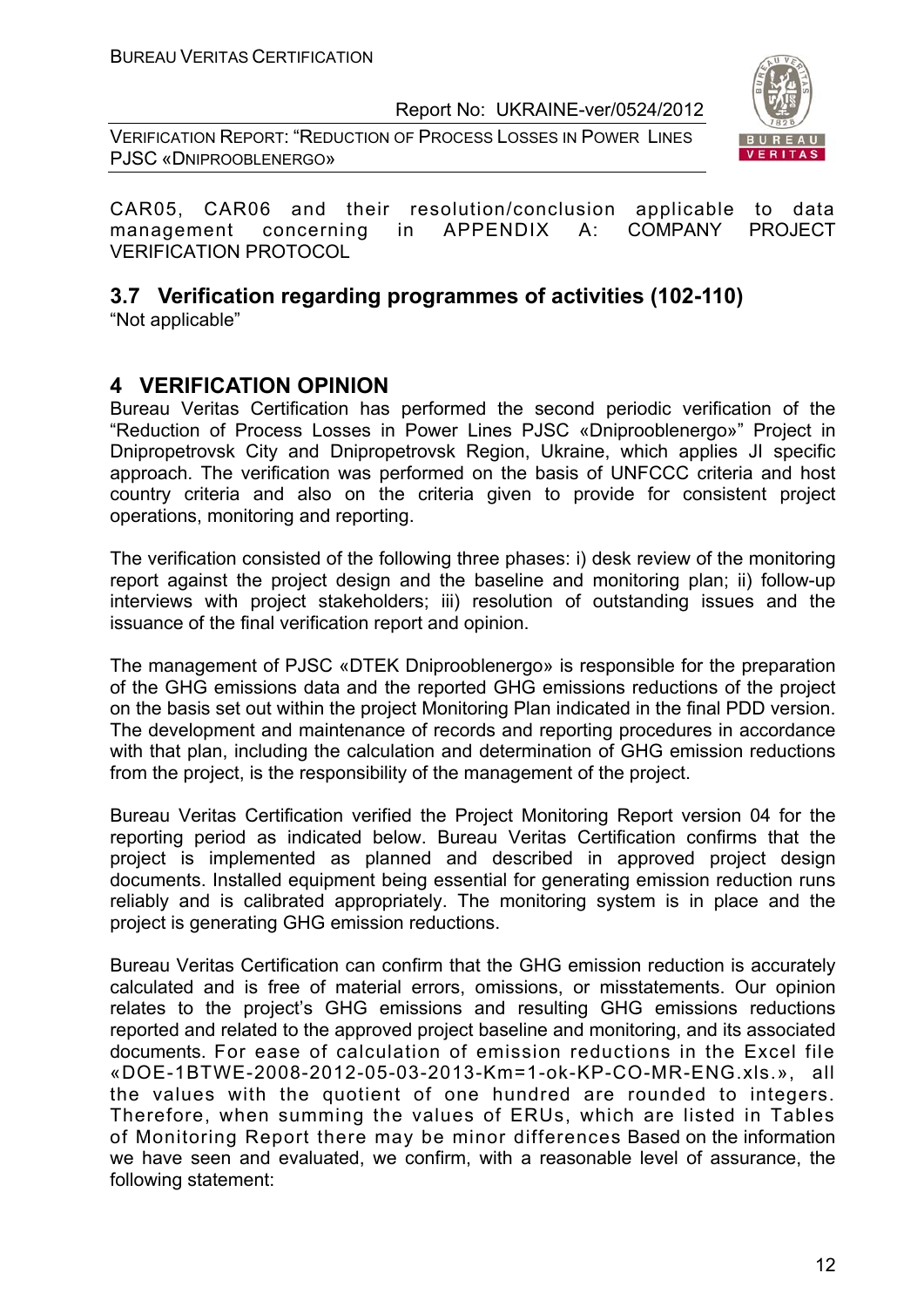VERIFICATION REPORT: "REDUCTION OF PROCESS LOSSES IN POWER LINES PJSC «DNIPROOBLENERGO»



#### Reporting period: From 01/01/2008 to 31/12/2012

| For the period (01/01/2008-31.12.2008) :.<br><b>Baseline emissions</b><br>Project emissions<br><b>Emission Reductions</b>    | 1060770<br>0<br>1060770 | tonnes of CO <sub>2</sub> equivalent.<br>tonnes of CO2 equivalent.<br>tonnes of CO <sub>2</sub> equivalent. |
|------------------------------------------------------------------------------------------------------------------------------|-------------------------|-------------------------------------------------------------------------------------------------------------|
| For the period (01/01/2009-31.12.2009):<br><b>Baseline emissions</b><br>Project emissions<br><b>Emission Reductions</b>      | 1392511<br>0<br>1392511 | tonnes of CO <sub>2</sub> equivalent.<br>tonnes of CO2 equivalent.<br>tonnes of CO <sub>2</sub> equivalent. |
| For the period (01/01/2010-31.12.2010) :<br><b>Baseline emissions</b><br>Project emissions<br><b>Emission Reductions</b>     | 1330179<br>0<br>1330179 | tonnes of CO <sub>2</sub> equivalent.<br>tonnes of CO2 equivalent.<br>tonnes of CO <sub>2</sub> equivalent. |
| For the period (01/01/2011-31.12.2011) :<br><b>Baseline emissions</b><br>Project emissions<br><b>Emission Reductions</b>     | 1348755<br>0<br>1348755 | tonnes of CO <sub>2</sub> equivalent.<br>tonnes of CO2 equivalent.<br>tonnes of CO <sub>2</sub> equivalent. |
| For the period (01/01/2012-31.12.2012) :<br><b>Baseline emissions</b><br>Project emissions<br><b>Emission Reductions</b>     | 1369190<br>0<br>1369190 | tonnes of CO <sub>2</sub> equivalent.<br>tonnes of CO2 equivalent.<br>tonnes of CO <sub>2</sub> equivalent. |
| Total for the period (01/01/2008-31.12.2012)<br><b>Baseline emissions</b><br>Project emissions<br><b>Emission Reductions</b> | 6501405<br>0<br>6501405 | tonnes of CO2 equivalent.<br>tonnes of CO2 equivalent.<br>tonnes of CO2 equivalent.                         |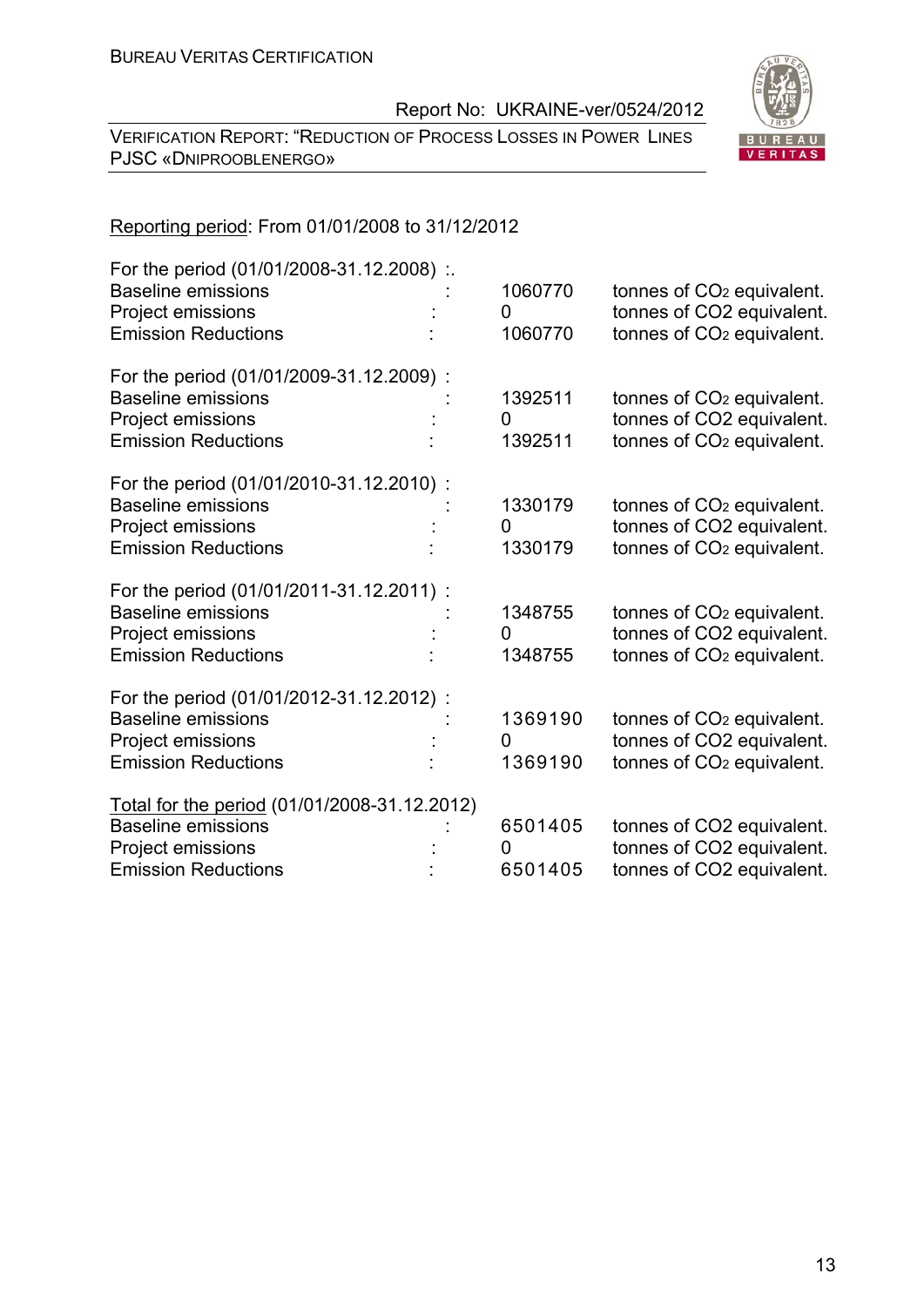VERIFICATION REPORT: "REDUCTION OF PROCESS LOSSES IN POWER LINES PJSC «DNIPROOBLENERGO»



#### **5 REFERENCES**

#### **Category 1 Documents:**

Documents provided by PJSC «DTEK Dniprooblenergo» that relate directly to the GHG components of the project.

- /1/ PDD "Reduction of Process Losses in Power Lines PJSC «Dniprooblenergo»" version 3.0 dated 01/11/2011
- /2/ Monitoring Report "Reduction of Process Losses in Power Lines PJSC «Dniprooblenergo»" version 01 dated 19/09/2011
- /3/ Monitoring Report "Reduction of Process Losses in Power Lines PJSC «Dniprooblenergo»" version 02 dated 31/01/2012
- /4/ Monitoring Report "Reduction of Process Losses in Power Lines PJSC «Dniprooblenergo»" version 03 dated 01/10/2012
- /5/ Monitoring Report "Reduction of Process Losses in Power Lines PJSC «Dniprooblenergo»" version 04 dated 06/03/2013
- /6/ ERUs calculation Excel-file «DOЕ-1BТWЕ-2008-2012-05-03-2013- Km=1-ok-KP-CO-MR-ENG.xls.»
- /7/ Letter of Approval № 857/23/7, issued by the State Environmental Investment Agency dated 03/04/2012
- /8/ Letter of Approval №DZKiOApek-350-4/32907/11/TK issued by the Minister of Environment of Poland dated 20/07/2011

#### **Category 2 Documents:**

Background documents related to the design and/or methodologies employed in the design or other reference documents.

- /1/ Decree of Cabinet of Ministers of Ukraine #206, dated 22/02/2006
- $/2$  Joint Implementation Project Design Document Form, version 01
- $/3/$  Guidelines for Users of the Joint Implementation Project Design Document Form/Version 04, JISC.
- /4/ JISC Guidance on criteria for baseline setting and monitoring. Version 02.
- $/5/$  "Combined tool to identify the baseline scenario and demonstrate additionality" (Version 03.0.0)
- /6/ Glossary of Joint Implementation Terms, Version 03.
- $/7$  Decree #43 on approval of indexes of specific carbon dioxide emissions in the year 2010 issued by NEIA dated 28.03.2011.
- $\frac{18}{10}$  Decree #62 on approval of indexes of specific carbon dioxide emissions in the year 2008 issued by NEIA dated 15.04.2011.
- $/9$  Decree #63 on approval of indexes of specific carbon dioxide emissions in the year 2009 issued by NEIA dated 15.04.2011.
- $/10$  Decree #75 on approval of indexes of specific carbon dioxide emissions in the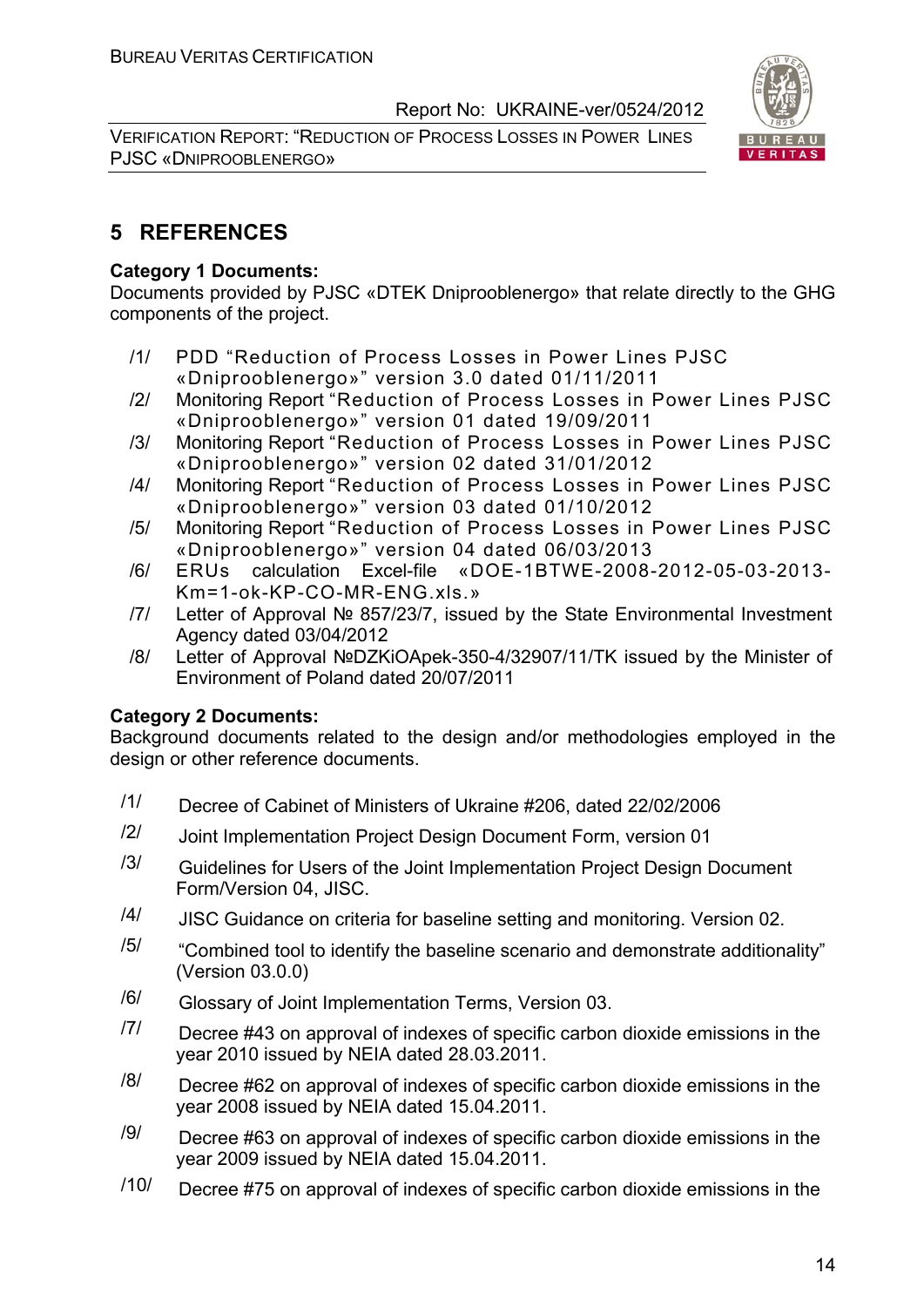VERIFICATION REPORT: "REDUCTION OF PROCESS LOSSES IN POWER LINES PJSC «DNIPROOBLENERGO»



year 2011 issued by NEIA dated 12.05.2011.

- /11/ «The methodology of technical power losses amount determination, in 150-0,38 kV tension power grids power supply company for the indirect carbon dioxide emissions estimation» with alteration №1.
- /12/ Presentation of JSC EC "Dniprooblenergo"for 2007
- /13/ Journal "Power engineer of Pridniprovya" for August 2008 #8(58)
- /14/ Agreement on services #00346-00 dated 19/12/2010
- /15/ Statement of inspection of environmental regulations realization for the period from 08/08/2006 till 21/08/2006 Sinelnukove city
- /16/ Statement of inspection of Ukrainian environmental regulations realization for the period from 02/09/2006 till 3/09/2006 Pokrovske town
- /17/ Statement of inspection of Ukrainian environmental regulations compliance by Vasilkivskyi RG for the period from 16/03/2007 till 19/03/2007 Vaselkivske village
- /18/ Statement of inspection of Ukrainian environmental regulations compliance for the period from 06/02/2007 till 08/02/2007 Verhnedniprovsk city
- /19/ Statement of inspection of Ukrainian environmental regulations realization for the period from 26/02/2007 till 27/02/2007 Megova town
- /20/ Statement of inspection of Ukrainian environmental regulations compliance dated 23/04/20078 Vaselkivka town
- $\frac{121}{ }$  Statement of inspection of sanitary regulations compliance for the period from 04/02/2008 till 09/02/2008
- $\frac{122}{12}$  Statement of inspection of Ukrainian environmental regulations realization dated 10/04/2008 Sunelnukove town
- /23/ Statement of inspection of Ukrainian water condition regulations compliance dated 17/06/2008 Pokrovske town
- $\frac{124}{ }$  Statement of inspection of Ukrainian environmental regulations compliance dated 17/04/2008 Petropavlovsk town
- /25/ Statement of inspection of Ukrainian environmental regulations compliance dated 20/05/2009 Dneprodzerzhinsk town
- /26/ Statement of inspection of sanitary-epidemiological survey dated 28/03/2011 Dnepropetrovsk city
- /27/ Statement of inspection of sanitary-epidemiological survey dated 12/05/2011 Dnepropetrovsk city
- /28/ Statement of inspection of sanitary-epidemiological survey dated 02/06/2011 Dnepropetrovsk city
- /29/ Opening of a new substation "Auli"35|/6 kV- news agency "Noviy mist" dated 08/06/2011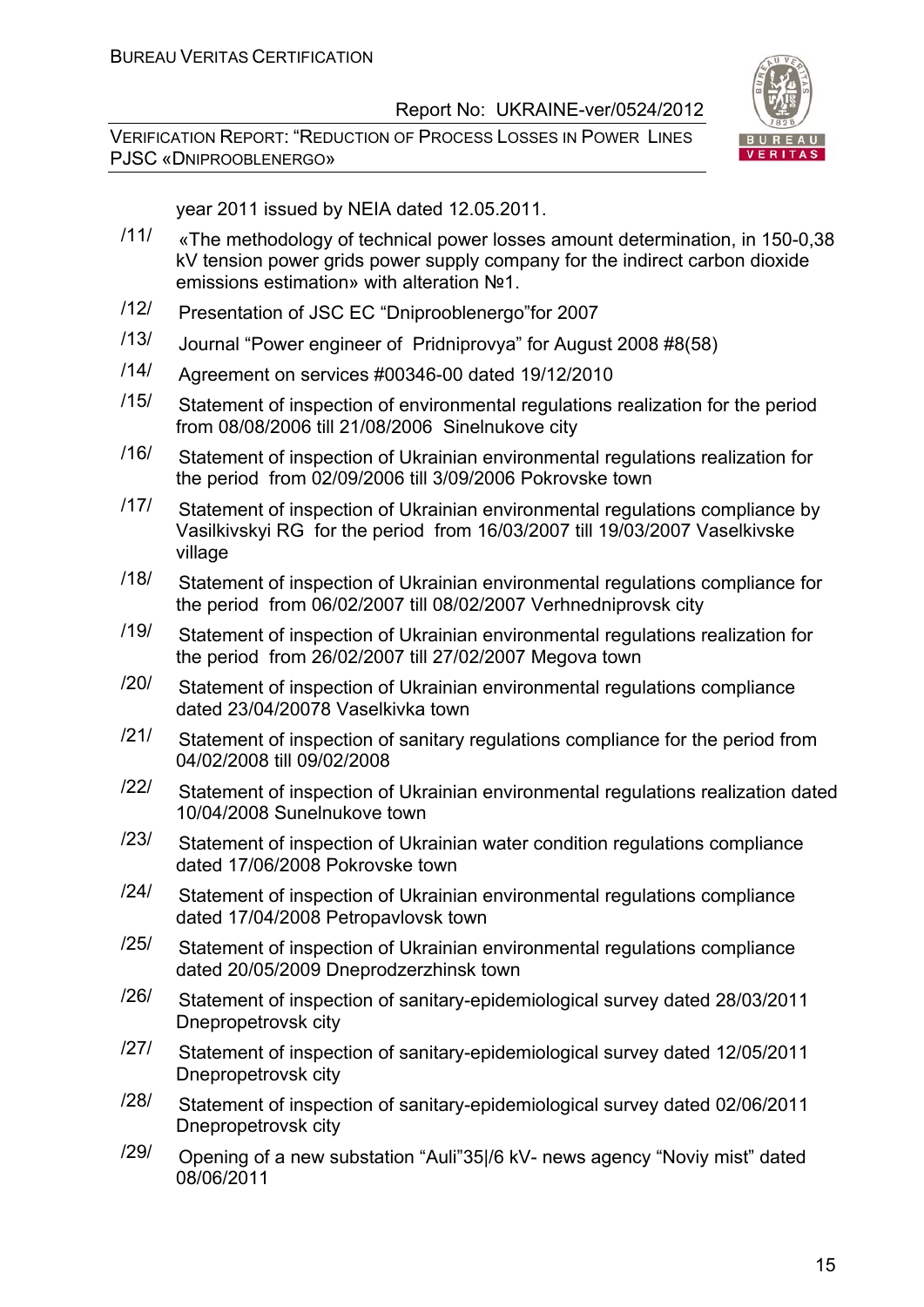

- /30/ Statement of inspection of Ukrainian environmental regulations compliance for the period from 08/08/2011 till 19/08/2011 Dnipropetrovsk city
- $/31/$  Instruction on compiling, reporting and analyzing of departmental reporting analysis forms 1Б-ТВЕ "Energy balance structure and technological power consumption for transfer through power grid" dated 09/09/1997
- /32/ Departmental report 1Б-ТВЕ power grid JSC EC "Dniprooblenergo" for 2001
- /33/ Departmental report 1Б-ТВЕ power grid JSC EC "Dniprooblenergo" for 2002
- /34/ Departmental report 1Б-ТВЕ power grid JSC EC "Dniprooblenergo" for 2003
- /35/ Departmental report 1Б-ТВЕ power grid JSC EC "Dniprooblenergo" for 2004
- /36/ Departmental report 1Б-ТВЕ power grid JSC EC "Dniprooblenergo" for 2005
- /37/ Departmental report 1Б-ТВЕ power grid JSC EC "Dniprooblenergo" for 2006
- /38/ Departmental report 1Б-ТВЕ power grid JSC EC "Dniprooblenergo" for 2007
- /39/ Departmental report 1Б-ТВЕ power grid JSC EC "Dniprooblenergo" for 2008
- /40/ Departmental report 1Б-ТВЕ power grid JSC EC "Dniprooblenergo" for 2009
- /41/ Departmental report 1Б-ТВЕ power grid JSC EC "Dniprooblenergo" for 2010
- /42/ Departmental report 1Б-ТВЕ power grid PJSC "Dniprooblenergo" for 2011
- /43/ Departmental report 1Б-ТВЕ power grid PJSC "DTEK Dniprooblenergo" for 2012
- /44/ Form 67 energy for 2008
- /45/ Form 67 energy for 2009
- /46/ Form 67 energy for 2010
- /47/ Form 67 energy for 2011
- /48/ Form 67 energy for 2012
- /49/ Form 68 energy for 2008
- /50/ Form 68 energy for 2009
- /51/ Form 68 energy for 2010
- /52/ Form 68 energy for 2011
- /53/ Form 68 energy for 2012
- /54/ Newspaper "KП" dated 19/03/2011
- /55/ Newspaper "Visty Prudniprovya" dated 16/12/2010 #92 (1184)
- /56/ Newspaper "Visty Prudniprovya" dated 09/06/2011 #43 (1231)
- /57/ Substation "Vuzlova "- general view
- /58/ Transformer field "Tie station"
- /59/ Panel ЕВ Л КР-1 substation "Vuzlova"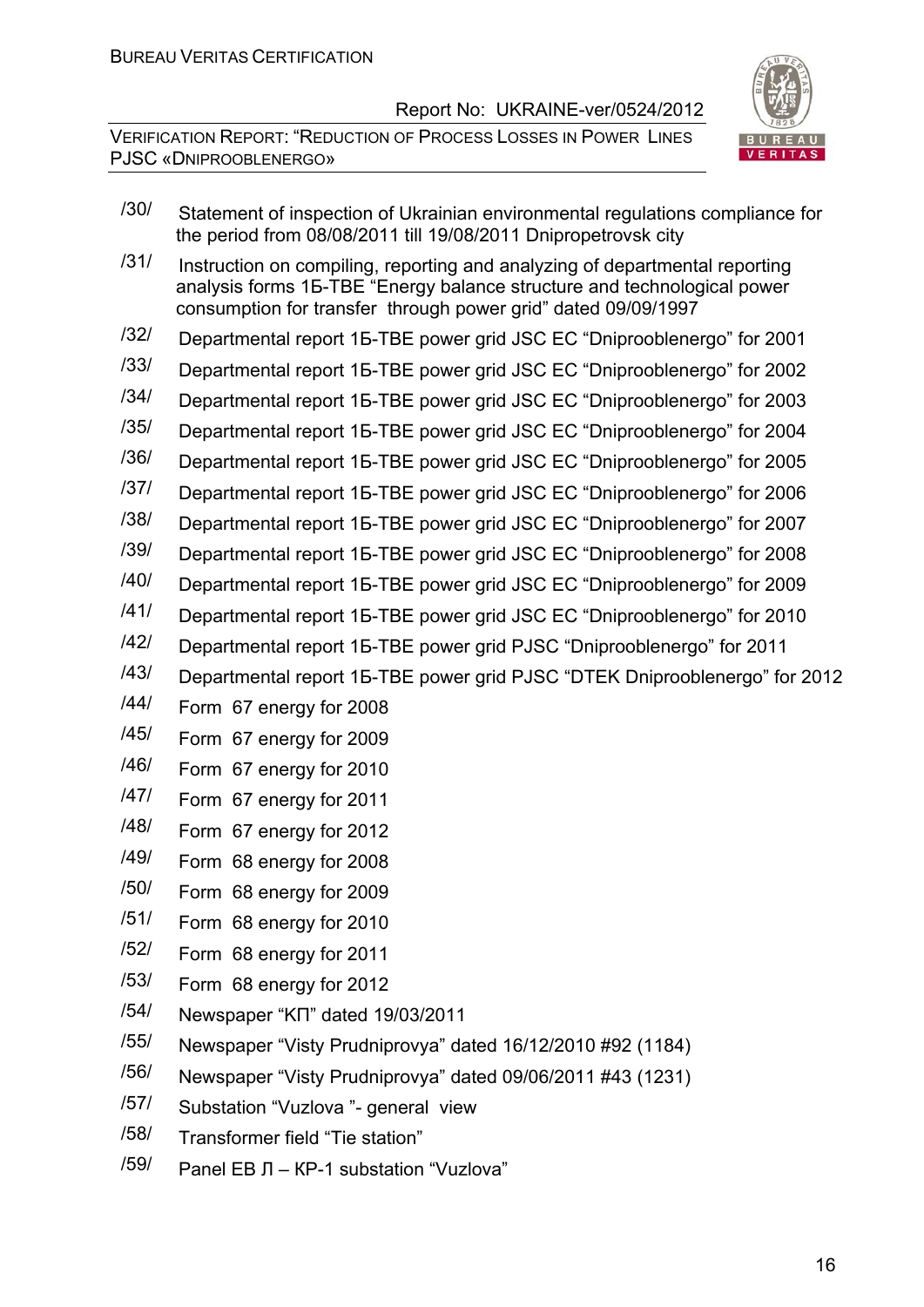

- /60/ Switcher DDI-150Б-Л-93 substation "Vuzlova"
- /61/ Panel Л-93 substation "Vuzlova"
- /62/ Second busbar substation "Vuzlova"
- /63/ Mnemonic diagram of substation "Vuzlova"
- /64/ Volt meters (substation "Vuzlova")
- /65/ Active energy meter type ЕМР 211.02.1, serial #73526 Substation "Vuzlova"
- /66/ Active energy meter type ЕМР 211.02.1, serial #73533 Substation "Vuzlova
- /67/ Active energy meter type ЕМР 211.02.1, serial #73524 Substation "Vuzlova
- /68/ Active energy meter type ЕМР 211.02.1, serial #73503 Substation "Vuzlova
- /69/ Active energy meter type ЕМР 211.02.1, serial #73500 Substation "Vuzlova
- /70/ Active energy meter type ЕМР 211.02.1, serial #73506 Substation "Vuzlova
- /71/ Active energy meter type ЕМР 211.02.1, serial #73502 Substation "Vuzlova
- /72/ Active energy meter type ЕМР 211.02.1, serial #73548 Substation "Vuzlova
- /73/ Active energy meter type ЕМР 211.02.1, serial #73509 Substation "Vuzlova
- /74/ Active energy meter type ЕМР 211.02.1, serial #73577 Substation "Vuzlova
- /75/ Multifunction electric meter type EQPS 122.21.12LL, serial # 500279 Substation "Vuzlova"
- /76/ Instruction on measuring of electricity consumption from meters type EQPS Substation "Vuzlova"
- /77/ Active energy meter type ЕМР 211.02.1, serial #73553 Substation "Vuzlova
- /78/ Active energy meter type ЕМР 211.02.1, serial #73554 Substation "Vuzlova
- /79/ Meter type Дельта 8010-01, serial #01246 Substation "Vuzlova"
- /80/ Meter type Дельта 8010-01, serial #01271 Substation "Vuzlova"
- /81/ Allocation scheme of automatic direct current substation "Vuzlova"
- /82/ Substation "Nagorna"- general view
- /83/ Panel T-31 substation "Nagorna"
- /84/ Panel RPC T-31substation "Nagorna"
- /85/ Power circuit #1 of solenoid coils Substation "Nagorna"
- /86/ Input #1 substation "Nagorna"
- /87/ Control panel of substation "Nagorna"
- /88/ Panel "П2" substation "Nagorna"
- /89/ Panel "П3" substation "Nagorna"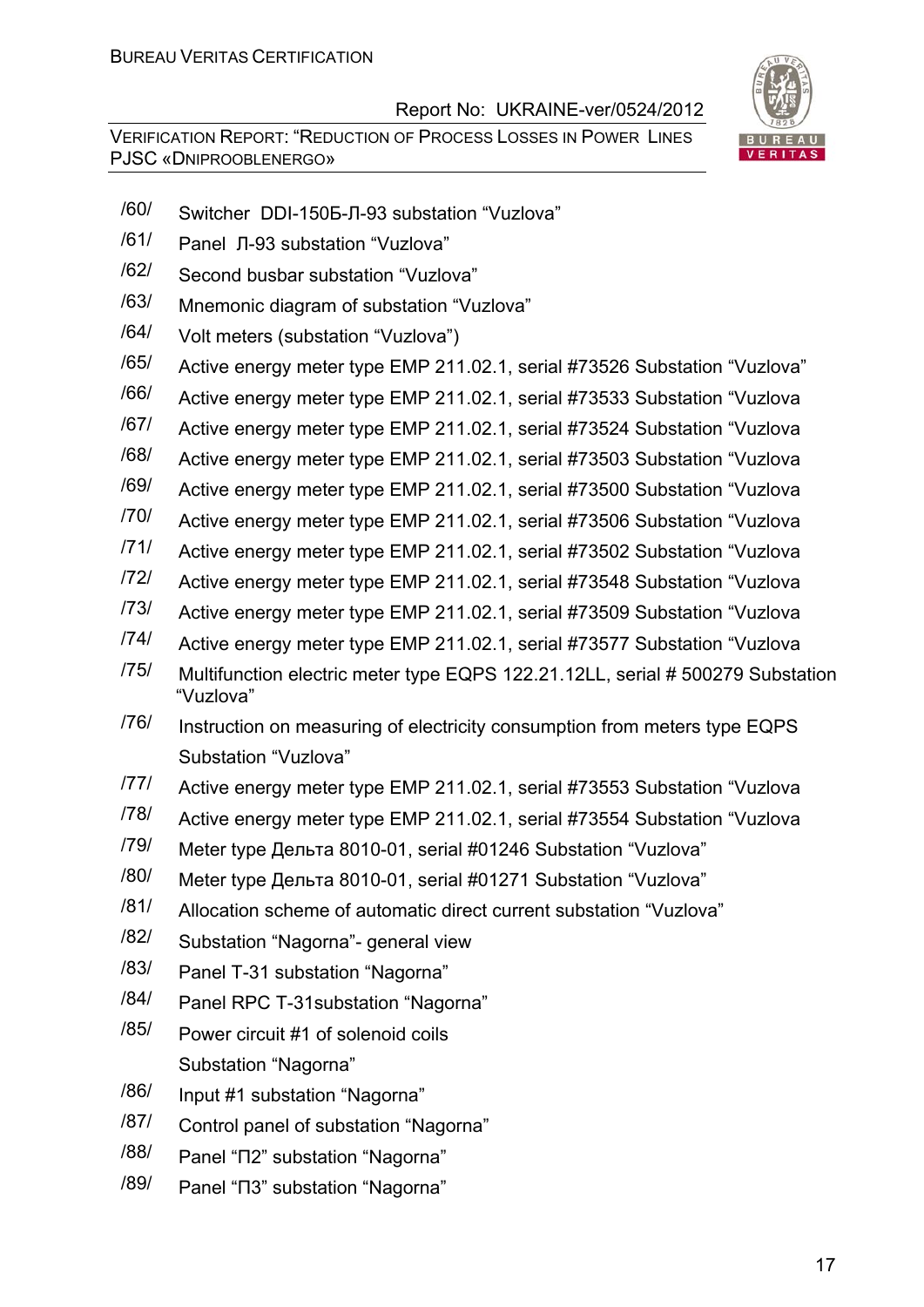

- /90/ Panel "П4" substation "Nagorna"
- /91/ Panel "ЯЧ5" substation "Nagorna"
- /92/ Panel "ЯЧ3" substation "Nagorna"
- /93/ Chamber ВкВ Ф2 substation "Nagorna"
- /94/ Chamber ВкВ Ф3 substation "Nagorna"
- /95/ I III busbar 6kV substation "Nagorna"
- /96/ Control aisle of bus disconnector substation "Nagorna"
- /97/ General view of bus disconnector substation "Nagorna"
- /98/ Multifunction electric meter type EQPS 122.21.12LL, serial # 500146 Substation "Nagorna"
- /99/ Multifunction electric meter type EQPS 122.21.12LL, serial # 500142, Substation "Nagorna"
- /100/ Meter type ЦЭ6803В, serial #2910734 substation "Nagorna"
- /101/ Meter type ЦЭ6803В, serial #2911154 substation "Nagorna"
- /102/ Meter type ЦЭ6803В, serial #2911422 substation "Nagorna"
- /103/ Meter type ЦЭ6803В, serial #2911187 substation "Nagorna"
- /104/ Meter type ЦЭ6803В, serial #2911175 substation "Nagorna"
- /105/ Meter type ЦЭ6803В, serial #2911163 substation "Nagorna"
- /106/ Multifunction electric meter type LZQМ 321.02.534, serial # 500142, Substation "Nagorna"
- /107/ Meter type ЦЭ6803В, serial #2911421 substation "Nagorna"
- /108/ Electric meter type САЗУ, serial #343412
- /109/ Meter type ЦЭ6803В, serial #2911191 substation "Nagorna"
- /110/ Multifunction electric meter type LZQМ 321.02.534, serial # 337318, Substation "Nagorna"
- /111/ Multifunction electric meter type LZQМ 321.02.534, serial # 337317, Substation "Nagorna"
- /112/ Multifunction electric meter type EPQS 122.21.12LL, serial # 500312, Substation "Nagorna"
- /113/ Multifunction electric meter type EPQS 122.21.12LL, serial # 500192, Substation "Nagorna"
- /114/ Multifunction electric meter type LZQM 321.02.534, serial # 605139, Substation "Nagorna"
- /115/ Current circuit of protection and alarm and airflow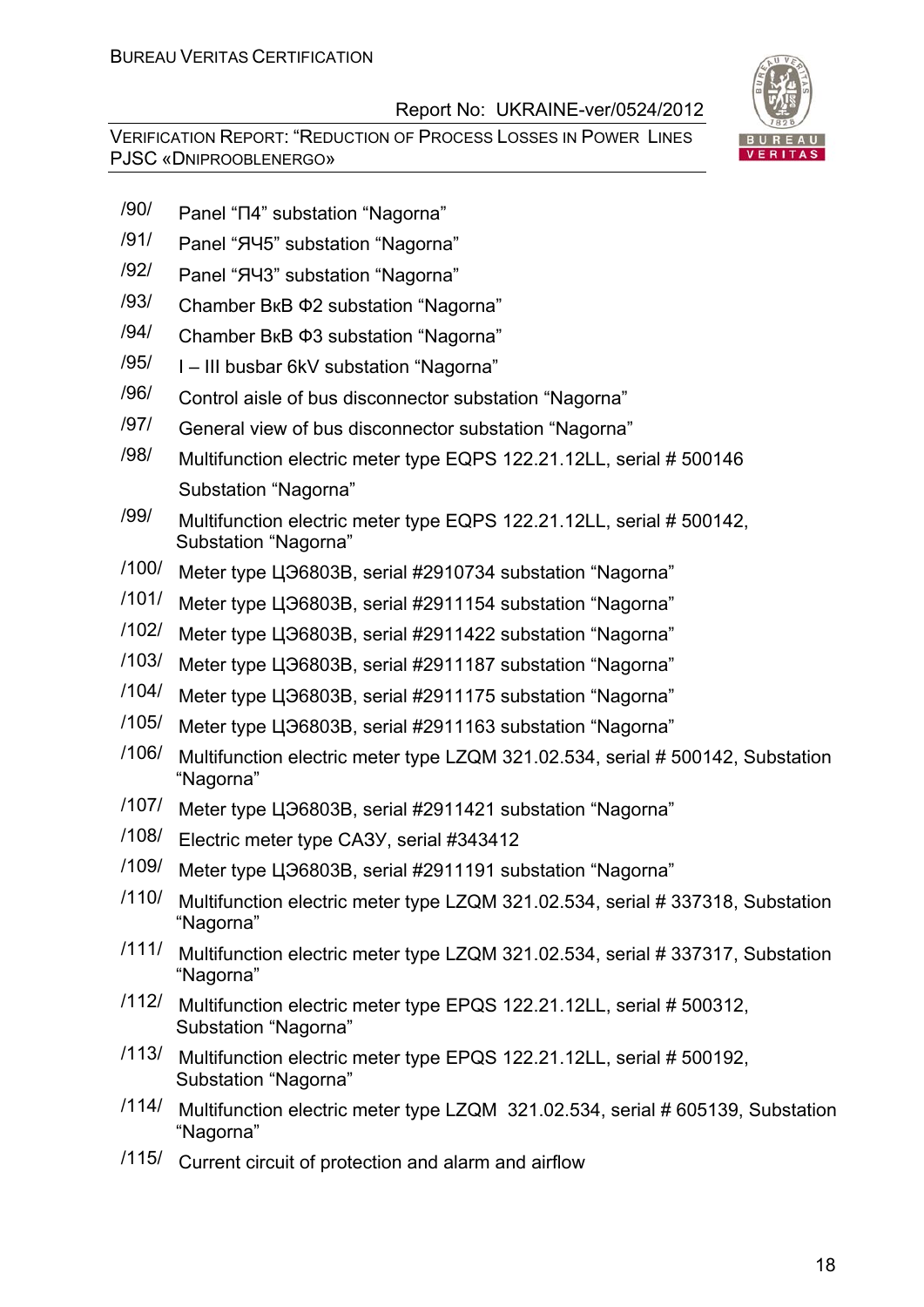

- /116/ Contact joins Substation "Г-1"
- /117/ Multifunction electric meter type LZQМ 321.02.534, serial # 327869, Substation "Г-1"
- /118/ Multirate active and reactive energy meter type LZQМ 321.02.534, serial # 327869, Substation "Г-1"
- /119/ Multirate active and reactive energy meter type LZQМ 321.02.534, serial # 337456, Substation "Г-1"
- /120/ Multirate active and reactive energy meter type LZQМ 321.02.534, serial # 327870, Substation "Г-1"
- /121/ Multirate active and reactive energy meter type LZQM 321.02.534, serial # 337463, Substation "Г-1"
- /122/ Multirate active and reactive energy meter type LZQМ 321.02.534, serial # 327874, Substation "Г-1"
- /123/ УЗА 10А.Second substation "Г-1"
- /124/ Multirate active and reactive energy meter type LZQМ 321.02.534, serial # 327875, Substation "Г-1"
- /125/ Multirate active and reactive energy meter type LZQМ 321.02.534, serial # 327877, Substation "Г-1"
- /126/ Multirate active and reactive energy meter type LZQМ 321.02.534, serial # 327469, Substation "Г-1"
- /127/ Control panel substation "Г-1"
- /128/ Protection section of switcher type C-61,substation «Г 1»
- /129/ Protection section of switcher type C-63,substation «Г 1»
- /130/ Protection of input 6kV Т-61Б substation «Г-1»
- /131/ Protection of input 6kV Т-61A substation «Г-1»
- /132/ Main protection of transformer type 1T substation «Г 1»
- /133/ Reserve protection of transformer type 1T substation «Г 1»
- /134/ Reserve protection of transformer type 2T substation «Г 1»
- /135/ Main protection of transformer type 2T substation «Г 1»
- /136/ Protection of input 6kV Т-62Б substation «Г-1»
- /137/ Protection of input 6kV Т-62A substation «Г-1»
- /138/ Microprocessor device for protection and control of 6-35kV busbar type "Альтра" III bus section on substation "Г-1"
- /139/ Microprocessor device for protection and control of 6-35kV busbar type "Альтра" IV bus section on substation "Г-1"
- /140/ Microprocessor device for protection and control of 6-35kV busbar type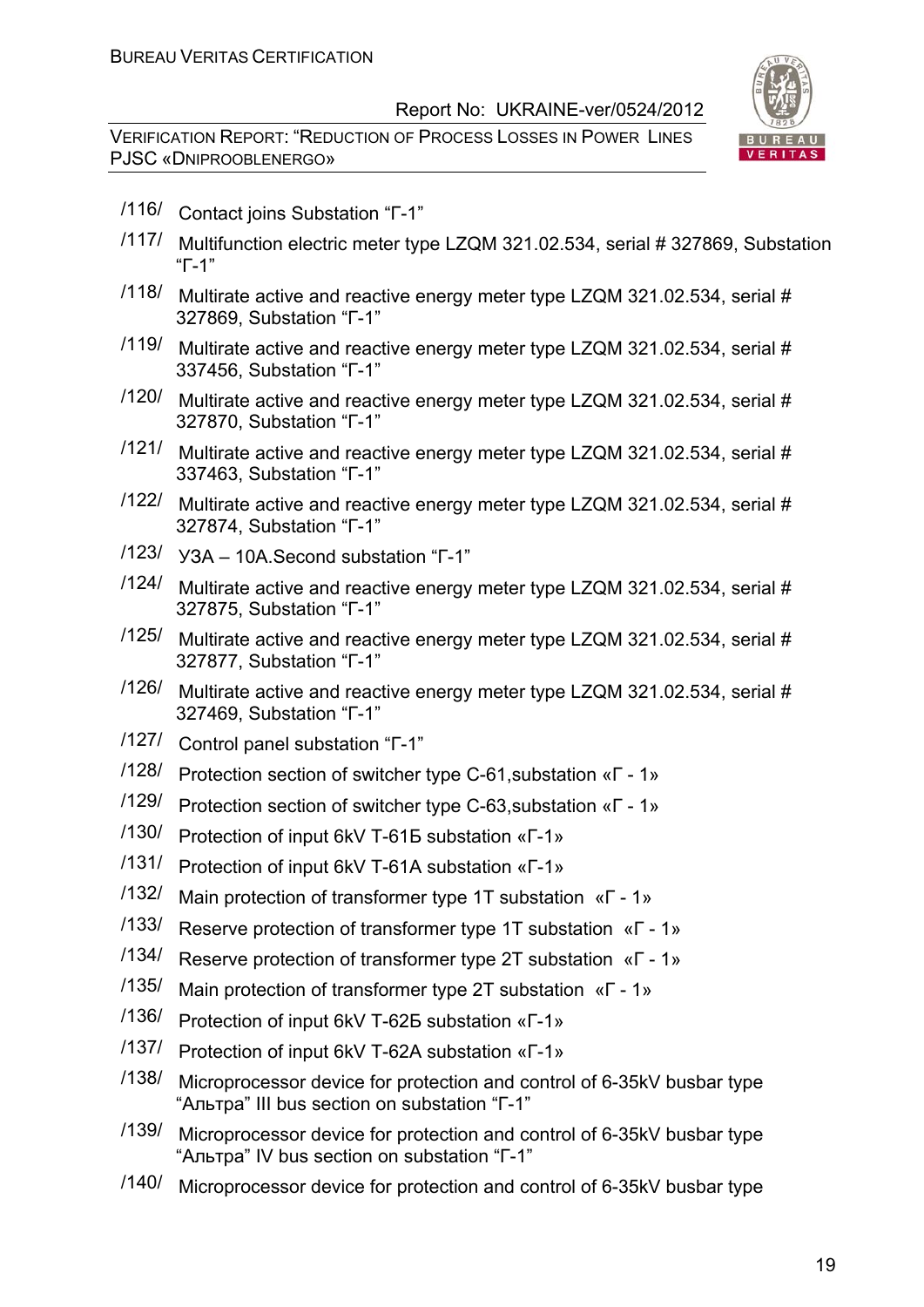VERIFICATION REPORT: "REDUCTION OF PROCESS LOSSES IN POWER LINES PJSC «DNIPROOBLENERGO»



"Альтра" I bus section on substation "Г-1"

- /141/ Microprocessor device for protection and control of 6-35kV busbar type "Альтра" II bus section on substation "Г-1"
- /142/ Substation "Г-1"-general view
- /143/ Order #189a/129/211a dated 21/07/2008
- /144/ Annex #1 for order # 189а/129/211a dated 21/07/2008
- /145/ Regulation about anitial verification of electricity meters on JSC EC "Dniprooblenergo"for 2007
- /146/ Certificate #16/924 dated 19/05/2011 on verification of work standart
- /147/ Certificate #6341 dated 01/09/2011 on verification of work standart
- /148/ Standart multifunction meter type ВХ 33, serial #6341
- /149/ Standart multifunction meter type ВХ 33, serial #064
- /150/ Standart monophase meter type ВХ 14, serial #025
- /151/ Certificate #11-П/779 dated 10/08/2011 on analysis of work standart
- /152/ Certificate #16/1934 dated 29/10/2011 on analysis of work standart
- /153/ Certificate #16/787 dated 28/04/2011 on analysis of work standart
- /154/ Standart analysis device type ЦЭ6806П, serial #040099
- /155/ Standart analysis device type ZERA
- /156/ Standart analysis device type PWS 2.3PLUS 50085.01, serial #32578
- /157/ Analysis passport #81 on active energy meter type СТК3 10А1Н9Р, serial #32161
- /158/ Analysis passport #132 on active energy meter type EMS 134.001, serial #232850
- /159/ Analysis passport #8 on active energy meter type Ф68700В, serial #54245700287
- /160/ Analysis passport #318 on active energy meter, serial #0040657
- /161/ Analysis passport #81 on active energy meter type СТК3 10Q2Н4К4, serial #25248
- /162/ Analysis protocol dated 08/09/2011 on meters type «Дельта8010 10» 1.05- 60А ч1
- /163/ Analysis protocol dated 08/09/2011 on meters type «Дельта8010 10» 1.05- 60А ч2
- /164/ Analysis protocol dated 08/09/2011 on meters type «НІК 231АП2» 1.0 5(60)А ч1
- /165/ Analysis protocol dated 08/09/2011 on meters type «НІК 231АП2» 1.0 5(60)А ч2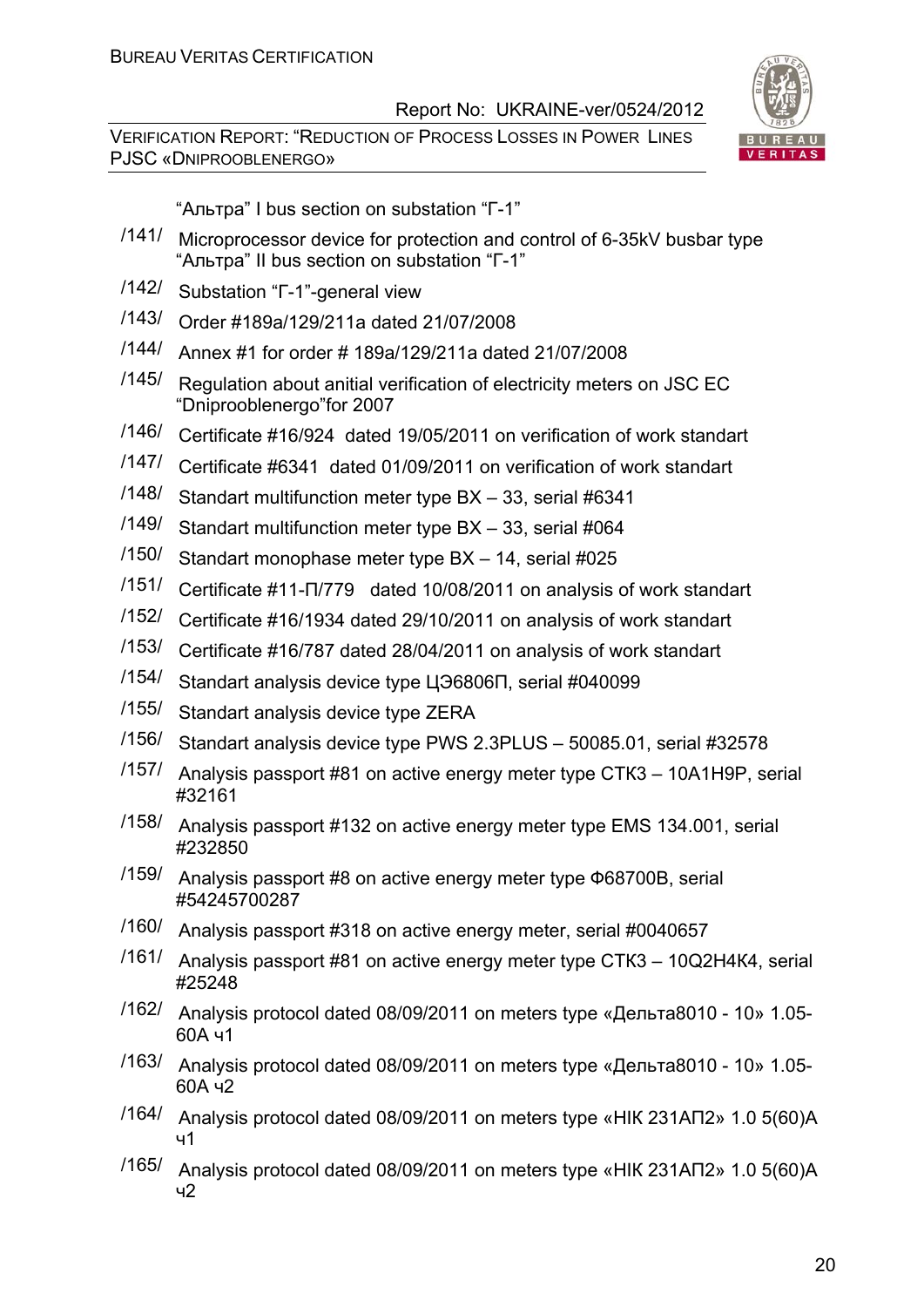VERIFICATION REPORT: "REDUCTION OF PROCESS LOSSES IN POWER LINES PJSC «DNIPROOBLENERGO»



- /166/ Analysis protocol dated 07/09/2011 on meters type «НІК2102-02» 1.0 (5-60) and «НІК2102» 1.0 (5-60)
- /167/ Statement of Introduction exploitation for automated system of commercial electric power accounting of JSC EC "Dniprooblenergo"for 2007
- /168/ Instruction E-36 on exploitation of КРУЕ 150kV, type РАSS МО 170DВВ
- /169/ Instruction E-36(second part) on exploitation of КРУЕ 150kV, type РАSS МО 170DВВ
- /170/ Instruction E-23 on exploitation of gas-insulated switchers, type LТВ 170Д

#### **Persons interviewed:**

List persons interviewed during the verification or persons that contributed with other information that are not included in the documents listed above.

- /1/ Andriy Deykalo Head of investment department of PJSC «DTEK Dniprooblenergo»
- /2/ Lyudmula Zagnina Head of department for electricity balance and valuation of process loss of electricity of PJSC «DTEK Dniprooblenergo»
- /3/ Larysa Potapenko Head of the environmental protection group of PJSC «DTEK Dniprooblenergo»
- /4/ Alla Gurova representative of foreing affairs department of PJSC «DTEK Dniprooblenergo»
- /5/ Sergiy Bublikov Technical Director of PJSC «DTEK Dniprooblenergo»
- /6/ Yuriy Parshyn Commercial Director of PJSC «DTEK Dniprooblenergo»
- /7/ Roman Prots representative of "ЕЕS" Ltd.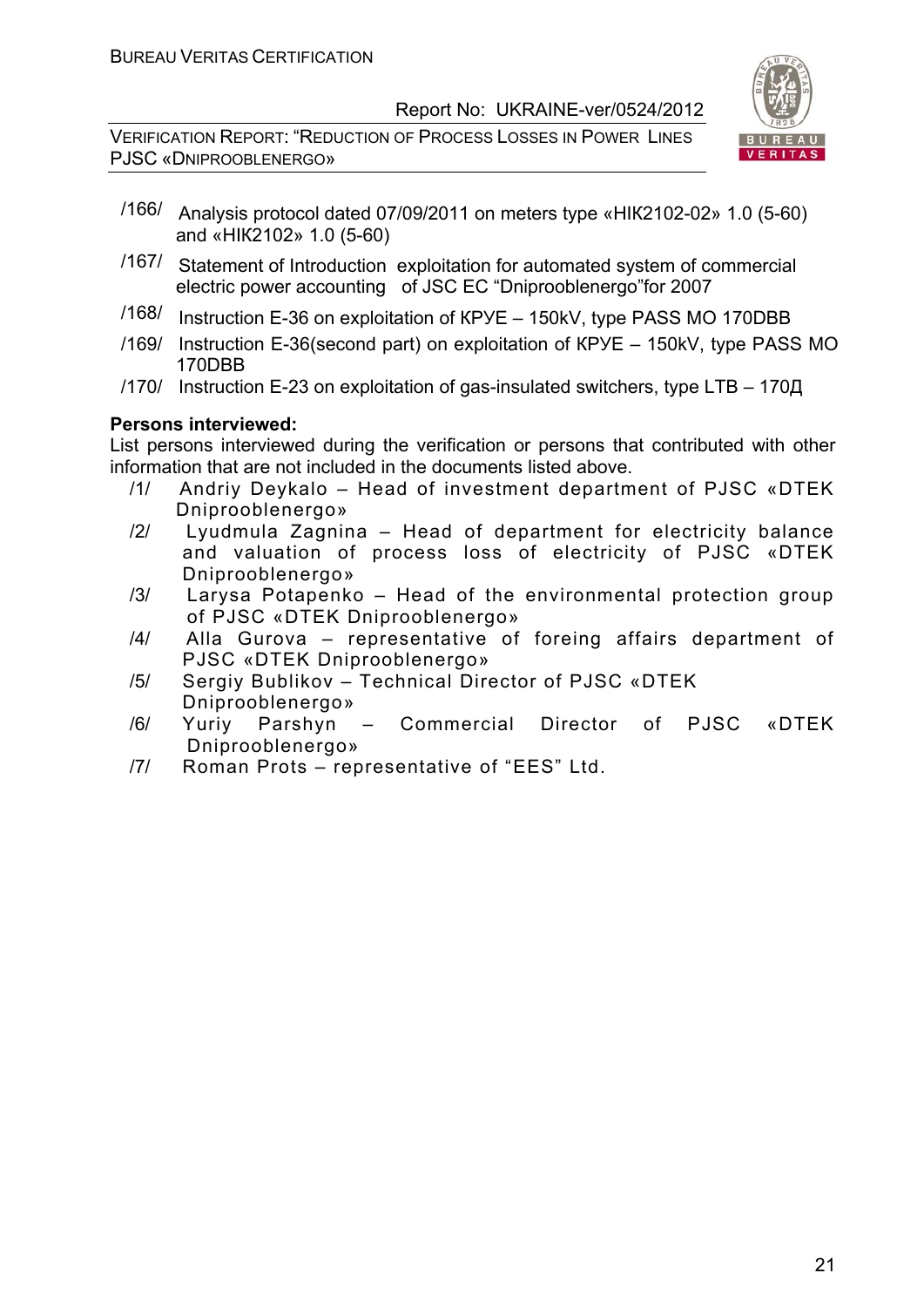#### VERIFICATION REPORT: "REDUCTION OF PROCESS LOSSES IN POWER LINES PJSC «DNIPROOBLENERGO» APPENDIX A: VERIFICATION PROTOCOL

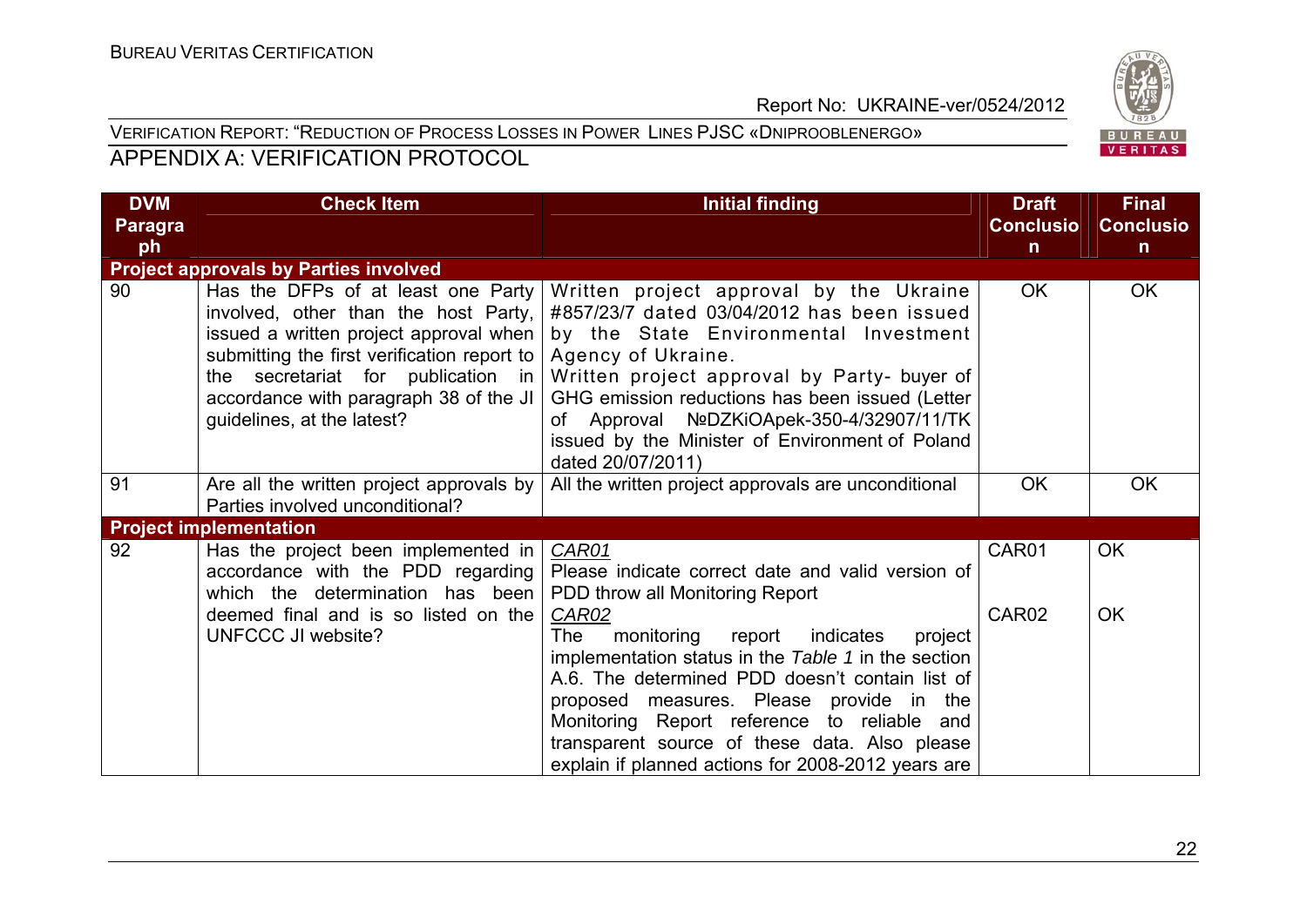

|                             | VERIFICATION REPORT: "REDUCTION OF PROCESS LOSSES IN POWER LINES PJSC «DNIPROOBLENERGO»                                                                                                                                                                                                                                                                                 |                                                                                                                                                                                                                           |                                                  | BUREAU                                           |
|-----------------------------|-------------------------------------------------------------------------------------------------------------------------------------------------------------------------------------------------------------------------------------------------------------------------------------------------------------------------------------------------------------------------|---------------------------------------------------------------------------------------------------------------------------------------------------------------------------------------------------------------------------|--------------------------------------------------|--------------------------------------------------|
| <b>DVM</b><br>Paragra<br>ph | <b>Check Item</b>                                                                                                                                                                                                                                                                                                                                                       | <b>Initial finding</b>                                                                                                                                                                                                    | <b>Draft</b><br><b>Conclusio</b><br>$\mathsf{n}$ | <b>Final</b><br><b>Conclusio</b><br>$\mathsf{n}$ |
|                             |                                                                                                                                                                                                                                                                                                                                                                         | different from implemented measures.<br>CAR03<br>Please provide an explanation of the difference<br>between the number of reduction<br>units as<br>indicated in the PDD and monitoring report for the<br>reporting period |                                                  |                                                  |
| 93                          | What is the status of operation of the<br>project during the monitoring period?                                                                                                                                                                                                                                                                                         | The project equipment is in operation during the<br>monitoring period.                                                                                                                                                    | <b>OK</b>                                        | <b>OK</b>                                        |
|                             | <b>Compliance with monitoring plan</b>                                                                                                                                                                                                                                                                                                                                  |                                                                                                                                                                                                                           |                                                  |                                                  |
| 94                          | Did the monitoring occur in accordance<br>with the monitoring plan included in the<br>PDD regarding which the determination<br>has been deemed final and is so listed<br>on the UNFCCC JI website?                                                                                                                                                                      | The monitoring has been occurred in accordance<br>with the monitoring plan provided in the PDD<br>which the determination has been deemed final<br>and is available on the UNFCCC website.                                | OK.                                              | <b>OK</b>                                        |
| 95(a)                       | For calculating the emission reductions<br>or enhancements of net removals, were<br>key factors, e.g. those listed in 23 (b)<br>(i)-(vii) above, influencing the baseline<br>emissions or net removals and the<br>activity level of the project and the<br>emissions or removals as well as risks<br>associated with the project taken into<br>account, as appropriate? | Key factors influencing the baseline emissions and<br>risks associated with the project activity level have<br>been taken into account for emission reduction<br>calculation.                                             | <b>OK</b>                                        | <b>OK</b>                                        |
| 95(b)                       | Are data sources used for calculating<br>emission reductions or enhancements<br>of net removals clearly identified,                                                                                                                                                                                                                                                     | CAR04<br>Please provide to AIE next sources to prove<br>calculations reliability:                                                                                                                                         | CAR04                                            | <b>OK</b>                                        |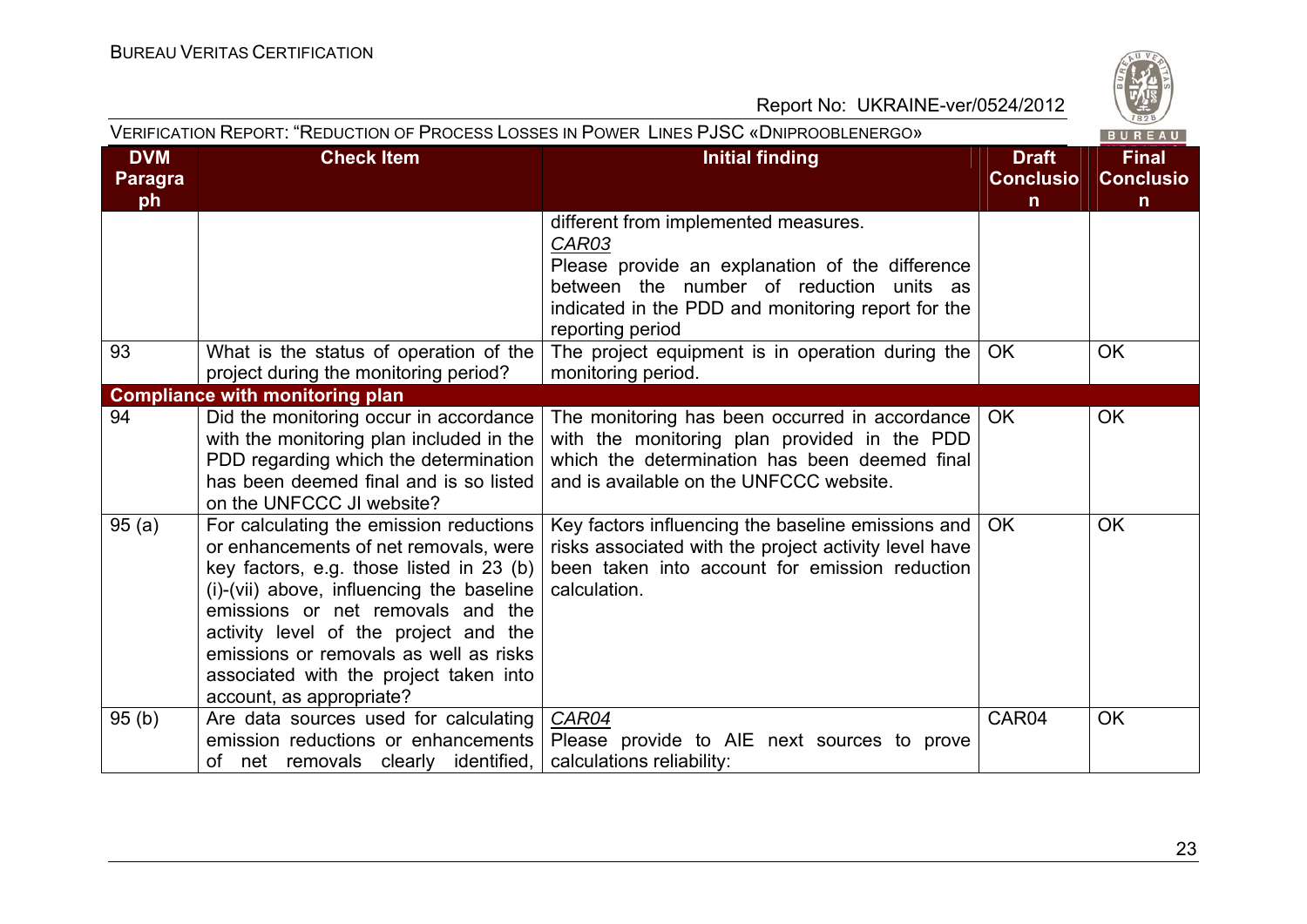

|                                    | VERIFICATION REPORT: "REDUCTION OF PROCESS LOSSES IN POWER LINES PJSC «DNIPROOBLENERGO»                                                                                                                                                                                                   |                                                                                                                                                                                                                             |                                                  |                                                  |
|------------------------------------|-------------------------------------------------------------------------------------------------------------------------------------------------------------------------------------------------------------------------------------------------------------------------------------------|-----------------------------------------------------------------------------------------------------------------------------------------------------------------------------------------------------------------------------|--------------------------------------------------|--------------------------------------------------|
| <b>DVM</b><br><b>Paragra</b><br>ph | <b>Check Item</b>                                                                                                                                                                                                                                                                         | <b>Initial finding</b>                                                                                                                                                                                                      | <b>Draft</b><br><b>Conclusio</b><br>$\mathsf{n}$ | <b>Final</b><br><b>Conclusio</b><br>$\mathsf{n}$ |
|                                    | reliable and transparent?                                                                                                                                                                                                                                                                 | - the number of residential consumers<br>- the number of single and three phase electricity<br>meters<br>- the number of electricity meters with different<br>accuracy<br>- the number of induction and electricity meters  |                                                  |                                                  |
| 95(c)                              | Are emission factors, including default<br>emission factors, if used for calculating<br>emission<br>reductions<br>the<br>or<br>of net<br>enhancements<br>removals,<br>selected<br>by carefully<br>balancing<br>accuracy and reasonableness, and<br>appropriately justified of the choice? | Emission factor for electric power transmission is<br>used for emission reduction calculation. Value of<br>Emission factor is accepted from year to year by<br>National<br>Environmental<br>Investment<br>Agency<br>Orders. | OK.                                              | <b>OK</b>                                        |
| 95(d)                              | the<br>calculation<br><sub>of</sub><br>ls.<br>emission<br>reductions or enhancements of net<br>based<br>removals<br>on<br>conservative<br>assumptions and the most plausible<br>scenarios in a transparent manner?                                                                        | The calculation of emission reductions is based on<br>conservative assumptions and the most plausible<br>scenarios in a transparent manner.                                                                                 | <b>OK</b>                                        | <b>OK</b>                                        |
|                                    | Applicable to JI SSC projects only                                                                                                                                                                                                                                                        |                                                                                                                                                                                                                             |                                                  |                                                  |
| 96                                 | Is the relevant threshold to be classified<br>as JI SSC project not exceeded during<br>the monitoring period on an annual<br>average basis?<br>If the threshold is exceeded, is the<br>maximum emission reduction level                                                                   | Not applicable                                                                                                                                                                                                              | <b>Not</b><br>applicable                         | <b>Not</b><br>applicable                         |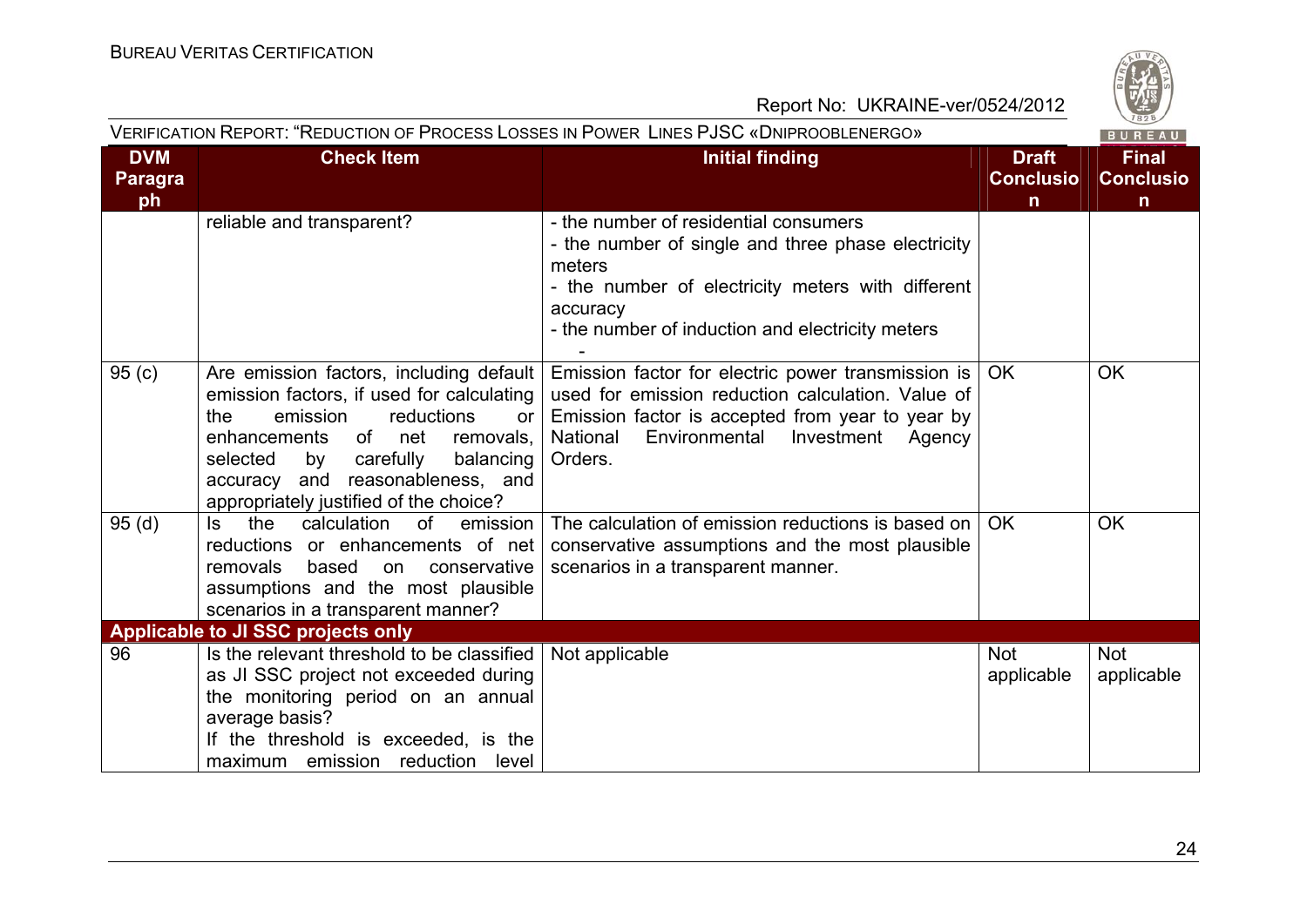|                                    |                                                                                                                                                                                                                                                                                                                                                      | VERIFICATION REPORT: "REDUCTION OF PROCESS LOSSES IN POWER LINES PJSC «DNIPROOBLENERGO»                             |                                                  | BUREAU                                           |
|------------------------------------|------------------------------------------------------------------------------------------------------------------------------------------------------------------------------------------------------------------------------------------------------------------------------------------------------------------------------------------------------|---------------------------------------------------------------------------------------------------------------------|--------------------------------------------------|--------------------------------------------------|
| <b>DVM</b><br><b>Paragra</b><br>ph | <b>Check Item</b>                                                                                                                                                                                                                                                                                                                                    | <b>Initial finding</b>                                                                                              | <b>Draft</b><br><b>Conclusio</b><br>$\mathsf{n}$ | <b>Final</b><br><b>Conclusio</b><br>$\mathsf{n}$ |
|                                    | estimated in the PDD for the JI SSC<br>project or the bundle for the monitoring<br>period determined?                                                                                                                                                                                                                                                |                                                                                                                     |                                                  |                                                  |
|                                    | Applicable to bundled JI SSC projects only                                                                                                                                                                                                                                                                                                           |                                                                                                                     |                                                  |                                                  |
| 97(a)                              | Has the composition of the bundle not $\vert$ Not applicable<br>changed from that is stated in F-JI-<br><b>SSCBUNDLE?</b>                                                                                                                                                                                                                            |                                                                                                                     | <b>Not</b><br>applicable                         | <b>Not</b><br>applicable                         |
| 97 <sub>(b)</sub>                  | If the determination was conducted on   Not applicable<br>the basis of an overall monitoring plan,<br>have the project participants submitted<br>a common monitoring report?                                                                                                                                                                         |                                                                                                                     | <b>Not</b><br>applicable                         | <b>Not</b><br>applicable                         |
| 98                                 | the monitoring is based on a<br>lf.<br>plan that provides for<br>monitoring<br>overlapping monitoring periods, are the<br>monitoring periods per component of<br>the project clearly specified in the<br>monitoring report?<br>Do the monitoring periods not overlap<br>with those for which verifications were<br>already deemed final in the past? | Not applicable                                                                                                      | <b>Not</b><br>applicable                         | <b>Not</b><br>applicable                         |
|                                    | <b>Revision of monitoring plan</b>                                                                                                                                                                                                                                                                                                                   |                                                                                                                     |                                                  |                                                  |
|                                    | Applicable only if monitoring plan is revised by project participant                                                                                                                                                                                                                                                                                 |                                                                                                                     |                                                  |                                                  |
| 99(a)                              | appropriate<br>justification<br>the<br>for<br>proposed revision?                                                                                                                                                                                                                                                                                     | Did the project participants provide an $\vert$ The monitoring plan has not been revised by<br>project participants | <b>Not</b><br>applicable                         | <b>Not</b><br>applicable                         |
| 99(b)                              | Does the proposed revision improve   Not applicable                                                                                                                                                                                                                                                                                                  |                                                                                                                     | <b>Not</b>                                       | <b>Not</b>                                       |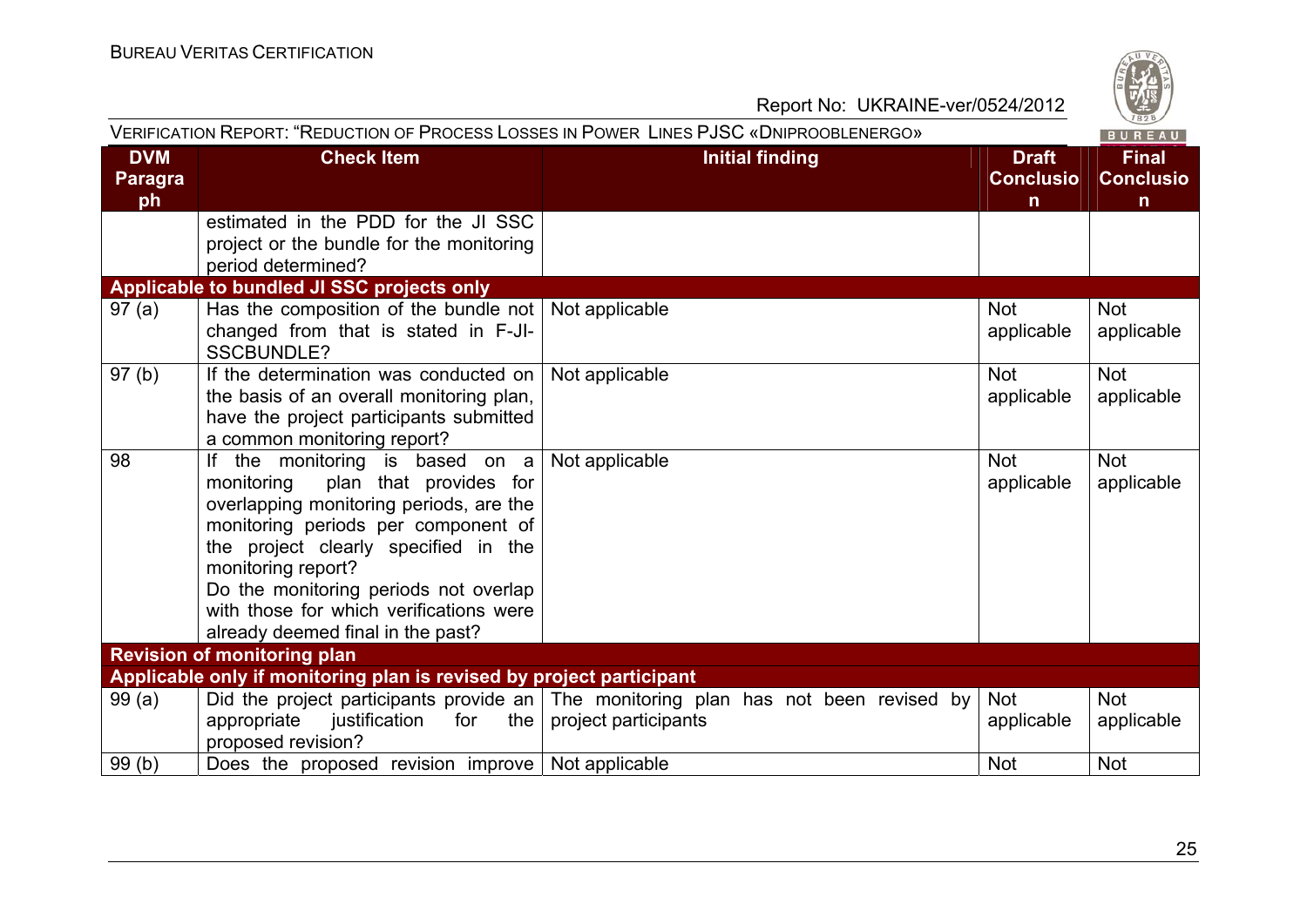

|                                    | VERIFICATION REPORT: "REDUCTION OF PROCESS LOSSES IN POWER LINES PJSC «DNIPROOBLENERGO»<br><b>BUREAU</b>                                                                                                                                               |                                                                                                                                                                                                                                                                                             |                                                  |                                                  |
|------------------------------------|--------------------------------------------------------------------------------------------------------------------------------------------------------------------------------------------------------------------------------------------------------|---------------------------------------------------------------------------------------------------------------------------------------------------------------------------------------------------------------------------------------------------------------------------------------------|--------------------------------------------------|--------------------------------------------------|
| <b>DVM</b><br><b>Paragra</b><br>ph | <b>Check Item</b>                                                                                                                                                                                                                                      | <b>Initial finding</b>                                                                                                                                                                                                                                                                      | <b>Draft</b><br><b>Conclusio</b><br>$\mathsf{n}$ | <b>Final</b><br><b>Conclusio</b><br>$\mathsf{n}$ |
|                                    | the accuracy and/or applicability of<br>information collected compared to the<br>monitoring<br>plan<br>original<br>without<br>changing conformity with the relevant<br>rules<br>and<br>regulations<br>for<br>the<br>establishment of monitoring plans? |                                                                                                                                                                                                                                                                                             | applicable                                       | applicable                                       |
| <b>Data management</b>             |                                                                                                                                                                                                                                                        |                                                                                                                                                                                                                                                                                             |                                                  |                                                  |
| 101(a)                             | Is the implementation of data collection<br>procedures in accordance with the<br>monitoring plan, including the quality<br>control<br>and<br>quality<br>assurance<br>procedures?                                                                       | The implementation of data collection procedures<br>are in accordance with the monitoring plan<br>contains in the determined PDD.<br>CAR05<br>Please provide in the section C.1 transparent<br>scheme of data collection with indication of<br>monitored parameters and responsible persons | CAR05                                            | <b>OK</b>                                        |
| 101(b)                             | Is the function of the<br>monitoring<br>equipment, including<br>calibration<br>its<br>status, is in order?                                                                                                                                             | The function of monitoring equipment including its<br>calibration status is in order. Electric measuring<br>equipment are calibrated by State Enterprise<br>"Dniprostandartmetrologiya" under approved plan                                                                                 | OK                                               | <b>OK</b>                                        |
| 101(c)                             | Are the evidence and records used for<br>monitoring<br>the<br>maintained<br>in a<br>traceable manner?                                                                                                                                                  | The evidences and records are used for the<br>monitoring maintained in a traceable manner.                                                                                                                                                                                                  | <b>OK</b>                                        | <b>OK</b>                                        |
| 101(d)                             | Is the data collection and management<br>system for the project in accordance<br>with the monitoring plan?                                                                                                                                             | <b>CAR06</b><br>Please indicate that the data monitored and<br>required to ERUs calculation will be kept two years<br>after the last ERUs transfer. Also please provide to<br>AIE relevant order                                                                                            | CAR06                                            | <b>OK</b>                                        |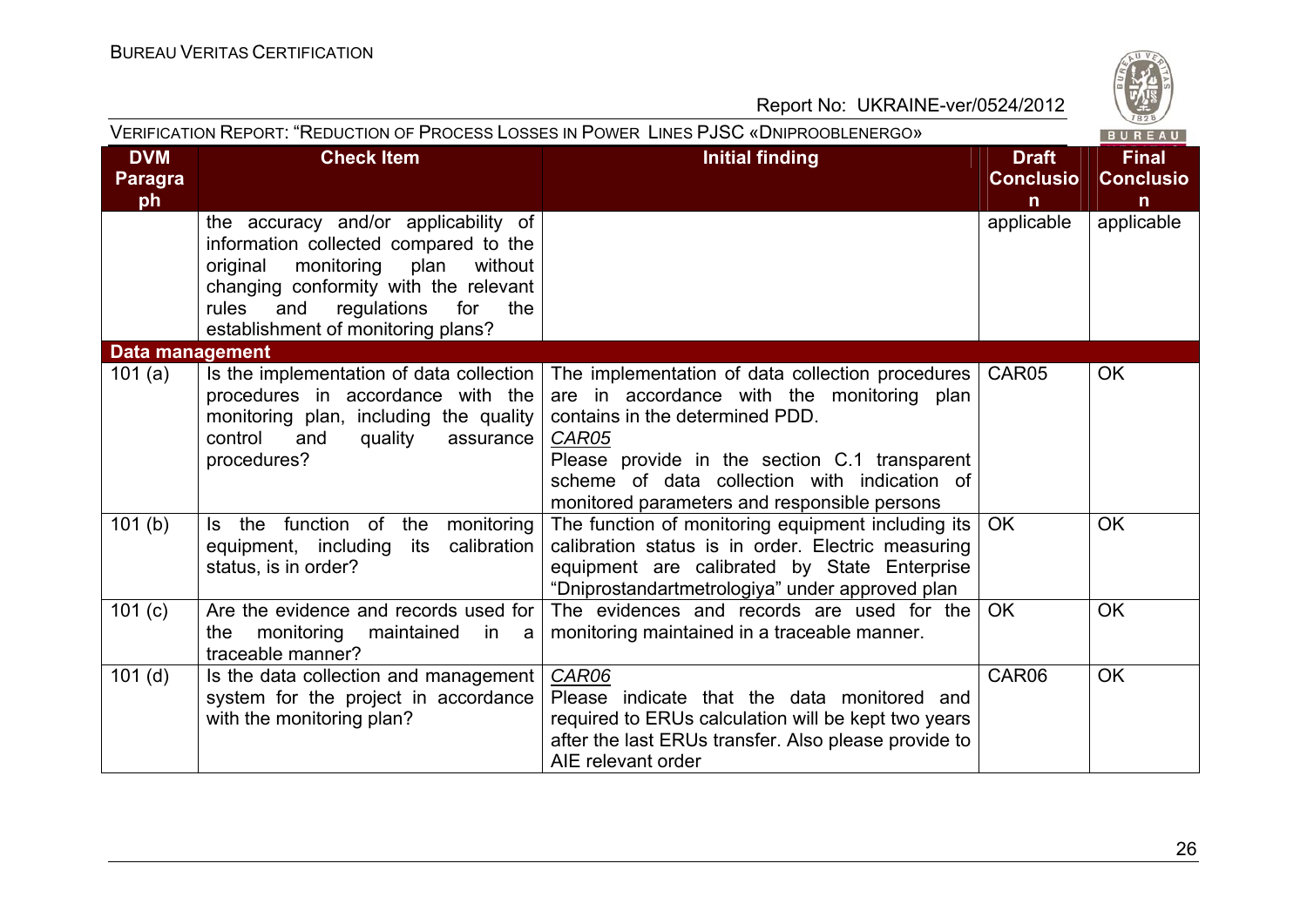

|                                    |                                                                                                                                                                                                                                                                                                                              | VERIFICATION REPORT: "REDUCTION OF PROCESS LOSSES IN POWER LINES PJSC «DNIPROOBLENERGO» |                                                  | BUREAU                                |
|------------------------------------|------------------------------------------------------------------------------------------------------------------------------------------------------------------------------------------------------------------------------------------------------------------------------------------------------------------------------|-----------------------------------------------------------------------------------------|--------------------------------------------------|---------------------------------------|
| <b>DVM</b><br><b>Paragra</b><br>ph | <b>Check Item</b>                                                                                                                                                                                                                                                                                                            | <b>Initial finding</b>                                                                  | <b>Draft</b><br><b>Conclusio</b><br>$\mathsf{n}$ | <b>Final</b><br><b>Conclusio</b><br>n |
|                                    | Verification regarding programs of activities (additional elements for assessment)                                                                                                                                                                                                                                           |                                                                                         |                                                  |                                       |
| 102                                | Is any JPA that has not been added to   Not applicable<br>the JI PoA not verified?                                                                                                                                                                                                                                           |                                                                                         | <b>Not</b><br>applicable                         | <b>Not</b><br>applicable              |
| 103                                | Is the verification based on the Not applicable<br>monitoring reports of all JPAs to be<br>verified?                                                                                                                                                                                                                         |                                                                                         | <b>Not</b><br>applicable                         | <b>Not</b><br>applicable              |
| 103                                | Does the verification ensure<br>the<br>accuracy and conservativeness of the<br>emission reductions or enhancements<br>of removals generated by each JPA?                                                                                                                                                                     | Not applicable                                                                          | <b>Not</b><br>applicable                         | <b>Not</b><br>applicable              |
| 104                                | Does the monitoring period not overlap<br>with previous monitoring periods?                                                                                                                                                                                                                                                  | Not applicable                                                                          | <b>Not</b><br>applicable                         | <b>Not</b><br>applicable              |
| 105                                | If the AIE learns of an erroneously<br>included JPA, has the AIE informed the<br>JISC of its findings in writing?                                                                                                                                                                                                            | Not applicable                                                                          | <b>Not</b><br>applicable                         | <b>Not</b><br>applicable              |
|                                    | Applicable to sample-based approach only                                                                                                                                                                                                                                                                                     |                                                                                         |                                                  |                                       |
| 106                                | Does the sampling plan prepared by<br>the AIE:<br>(a) Describe its sample selection,<br>taking into<br>account that:<br>(i) For each verification that uses a<br>sample-based approach, the sample<br>selection<br>shall<br>be<br>sufficiently<br>representative of the JPAs in the JI<br>PoA such extrapolation to all JPAs | Not applicable                                                                          | <b>Not</b><br>applicable                         | Not<br>applicable                     |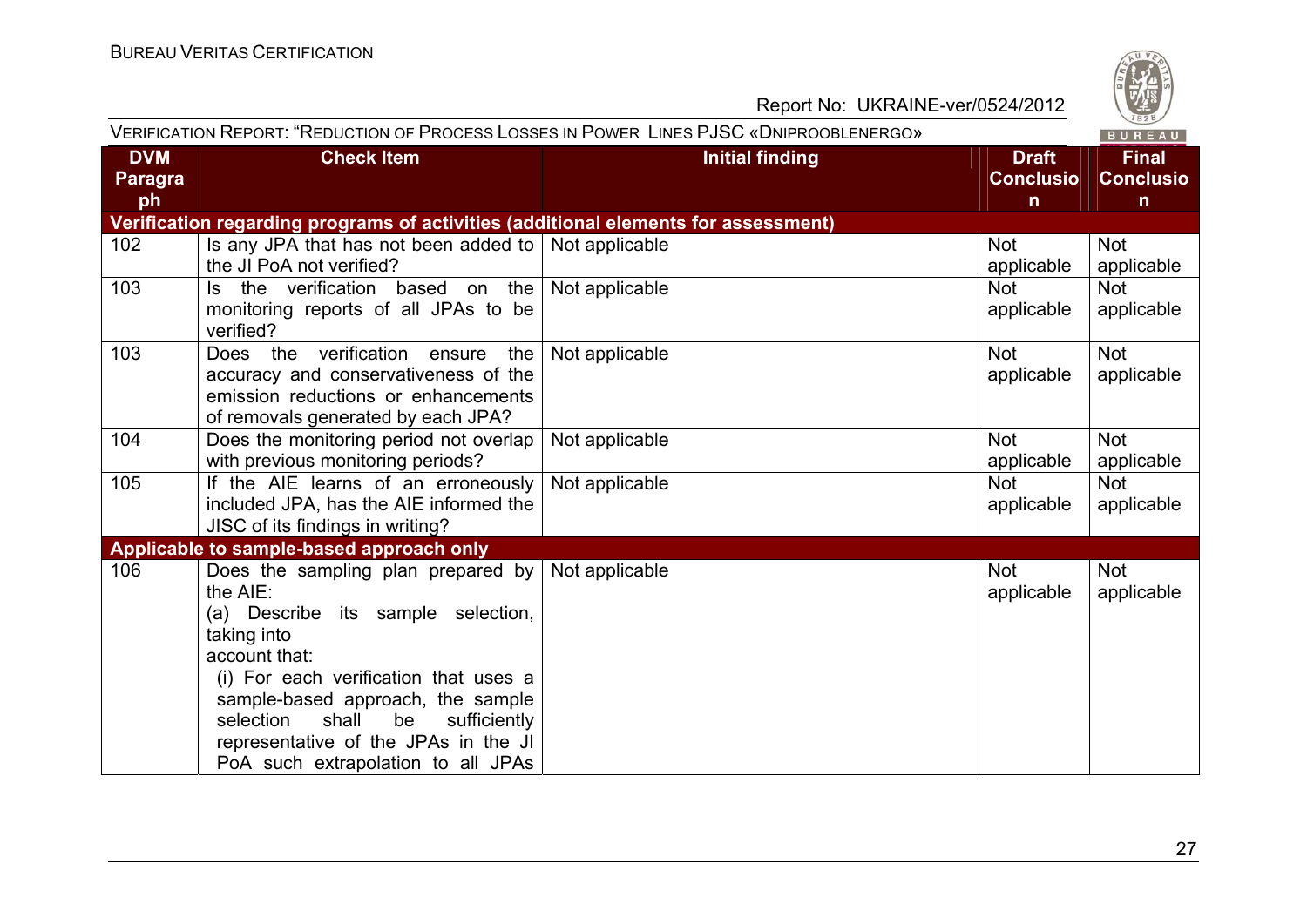

| <b>DVM</b>     | <b>Check Item</b>                           | <b>Initial finding</b> | <b>Draft</b>     | <b>Final</b>     |
|----------------|---------------------------------------------|------------------------|------------------|------------------|
| <b>Paragra</b> |                                             |                        | <b>Conclusio</b> | <b>Conclusio</b> |
| ph             |                                             |                        | n                | $\mathsf{n}$     |
|                | identified for that verification is         |                        |                  |                  |
|                | reasonable, taking<br>into account          |                        |                  |                  |
|                | differences among the characteristics       |                        |                  |                  |
|                | of JPAs, such as:                           |                        |                  |                  |
|                | - The types of JPAs;                        |                        |                  |                  |
|                | - The complexity of the applicable          |                        |                  |                  |
|                | technologies and/or measures used;          |                        |                  |                  |
|                | - The geographical location of each<br>JPA; |                        |                  |                  |
|                | - The amounts of expected emission          |                        |                  |                  |
|                | reductions of the JPAs being                |                        |                  |                  |
|                | verified:                                   |                        |                  |                  |
|                | - The number of JPAs for which              |                        |                  |                  |
|                | emission<br>reductions are<br>being         |                        |                  |                  |
|                | verified:                                   |                        |                  |                  |
|                | - The length of monitoring periods of       |                        |                  |                  |
|                | the JPAs being verified; and                |                        |                  |                  |
|                | - The samples selected for prior            |                        |                  |                  |
|                | verifications, if any?                      |                        |                  |                  |
| 107            | Is the sampling plan ready for              | Not applicable         | <b>Not</b>       | <b>Not</b>       |
|                | publication through the secretariat         |                        | applicable       | applicable       |
|                | along with the verification report and      |                        |                  |                  |
|                | supporting documentation?                   |                        |                  |                  |
| 108            | Has the AIE made site inspections of at     | Not applicable         | <b>Not</b>       | <b>Not</b>       |
|                | least the square root of the number of      |                        | applicable       | applicable       |
|                | total JPAs, rounded to the upper whole      |                        |                  |                  |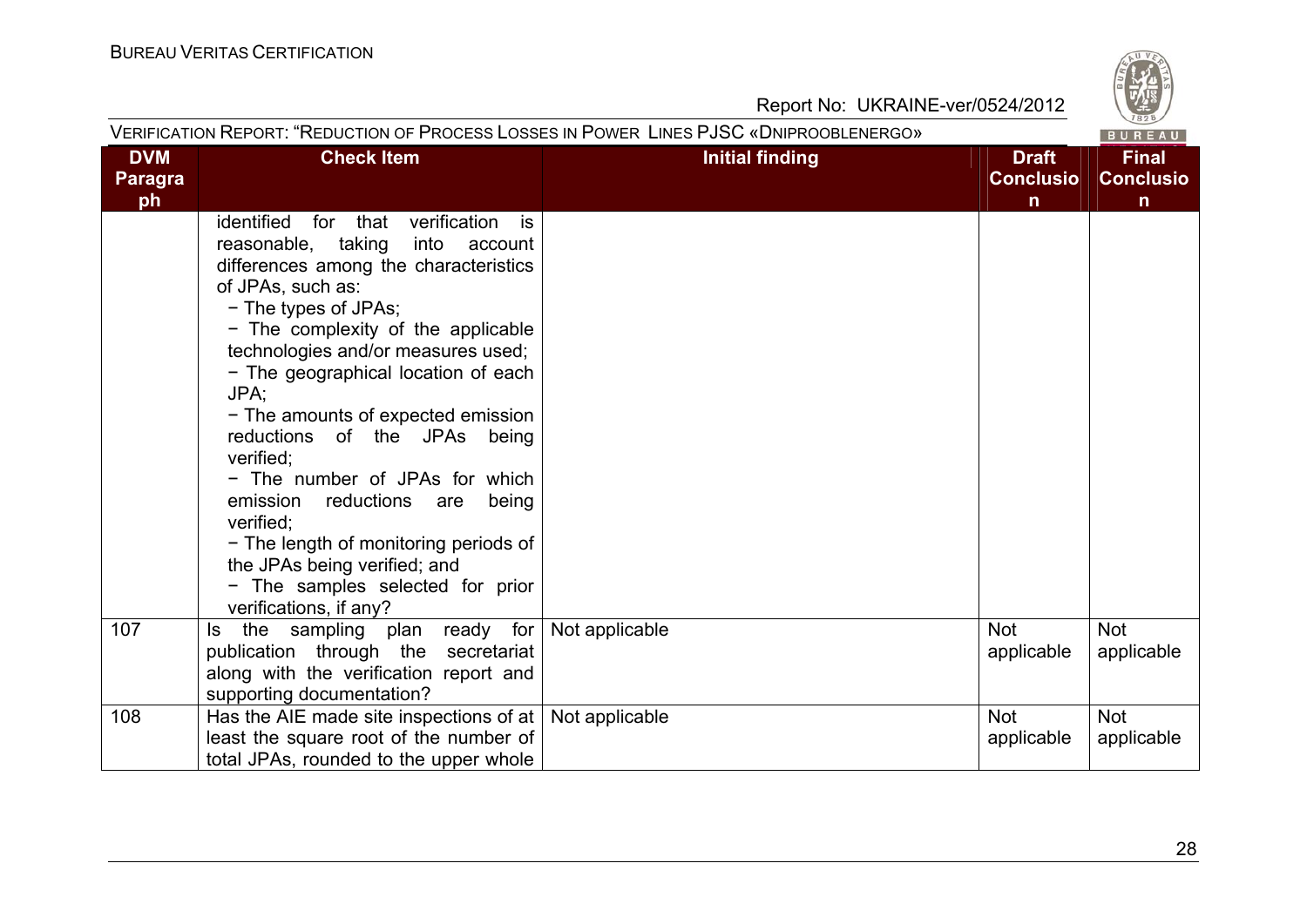

| VERIFICATION REPORT: "REDUCTION OF PROCESS LOSSES IN POWER LINES PJSC «DNIPROOBLENERGO»<br>BUREAU |                                                                                                                                                                                                                                                           |                 |                                                  |                                |  |
|---------------------------------------------------------------------------------------------------|-----------------------------------------------------------------------------------------------------------------------------------------------------------------------------------------------------------------------------------------------------------|-----------------|--------------------------------------------------|--------------------------------|--|
| <b>DVM</b><br><b>Paragra</b><br>ph                                                                | <b>Check Item</b>                                                                                                                                                                                                                                         | Initial finding | <b>Draft</b><br><b>Conclusio</b><br>$\mathsf{n}$ | Final<br><b>Conclusio</b><br>n |  |
|                                                                                                   | number? If the AIE makes no site<br>inspections or fewer site inspections<br>than the square root of the number of<br>total JPAs, rounded to the upper whole<br>number, then does the AIE provide a<br>reasonable<br>explanation<br>and<br>justification? |                 |                                                  |                                |  |
| 109                                                                                               | Is the sampling plan available for<br>submission to the secretariat for the<br>JISC s ex ante assessment? (Optional)                                                                                                                                      | Not applicable  | <b>Not</b><br>applicable                         | <b>Not</b><br>applicable       |  |
| 110                                                                                               | If the AIE learns of a fraudulently<br>included JPA, a fraudulently monitored<br>JPA or an inflated number of emission<br>reductions claimed in a JI PoA, has the<br>AIE informed the JISC of the fraud in<br>writing?                                    | Not applicable  | <b>Not</b><br>applicable                         | <b>Not</b><br>applicable       |  |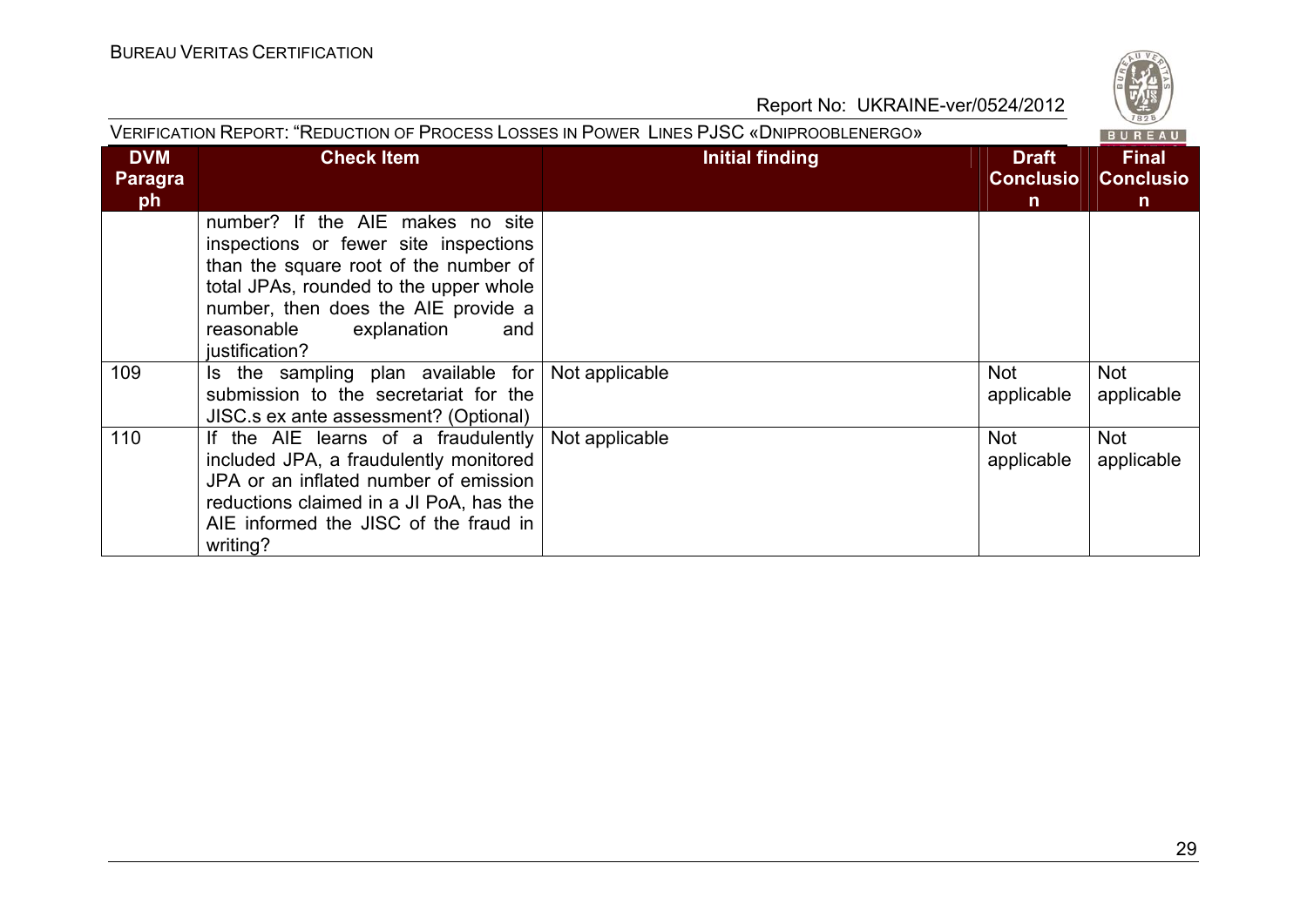#### VERIFICATION REPORT: "REDUCTION OF PROCESS LOSSES IN POWER LINES PJSC «DNIPROOBLENERGO»



#### **Table 2 Resolution of Corrective Action and Clarification Requests**

| Draft report clarifications and corrective<br>action requests by validation team                                                                                                                                                                                                                                                                                                                                  | Ref. to<br>checklis<br>questio<br>n in<br>table 1 | Summary of project participant Verification team conclusion<br>response                                                                                                                                                                                                                                                                                                                                                  |                                                                                                                      |
|-------------------------------------------------------------------------------------------------------------------------------------------------------------------------------------------------------------------------------------------------------------------------------------------------------------------------------------------------------------------------------------------------------------------|---------------------------------------------------|--------------------------------------------------------------------------------------------------------------------------------------------------------------------------------------------------------------------------------------------------------------------------------------------------------------------------------------------------------------------------------------------------------------------------|----------------------------------------------------------------------------------------------------------------------|
| CAR01<br>Please indicate correct date and valid version<br>of PDD throw all Monitoring Report                                                                                                                                                                                                                                                                                                                     | 92                                                | The correct date and version of the<br>determined PDD has been indicated<br>throw all Monitoring Report version 02<br>dated 31/01/2012                                                                                                                                                                                                                                                                                   | The corrections of Monitoring<br>Report were provided by the<br>project developer. The issue is<br>closed            |
| CAR02<br>monitoring report indicates project<br>The<br>implementation status in the Table 1 in the<br>section A.6. The determined PDD doesn't<br>contain list of proposed measures. Please<br>provide in the Monitoring Report reference to<br>reliable and transparent source of these data.<br>Also please explain, if planned actions for<br>2008-2012 years are<br>different<br>from<br>implemented measures. | 92                                                | All<br>information<br>project<br>on<br>implementation was provided from<br>official and approved sources such as<br>Reports on investment programs<br>realization for relevant year. These<br>Reports have been sent to National<br>energetic Regulatory Commission of<br>Ukraine (NERC), NJSC "Energy<br>Company of Ukraine", Ministry of Fuel<br>and Power of Ukraine. Soft copies of<br>Reports were provided to AIE. | The information concerning in<br>Reports is in line with the ERUs<br>calculation Excel file. The issue<br>is closed. |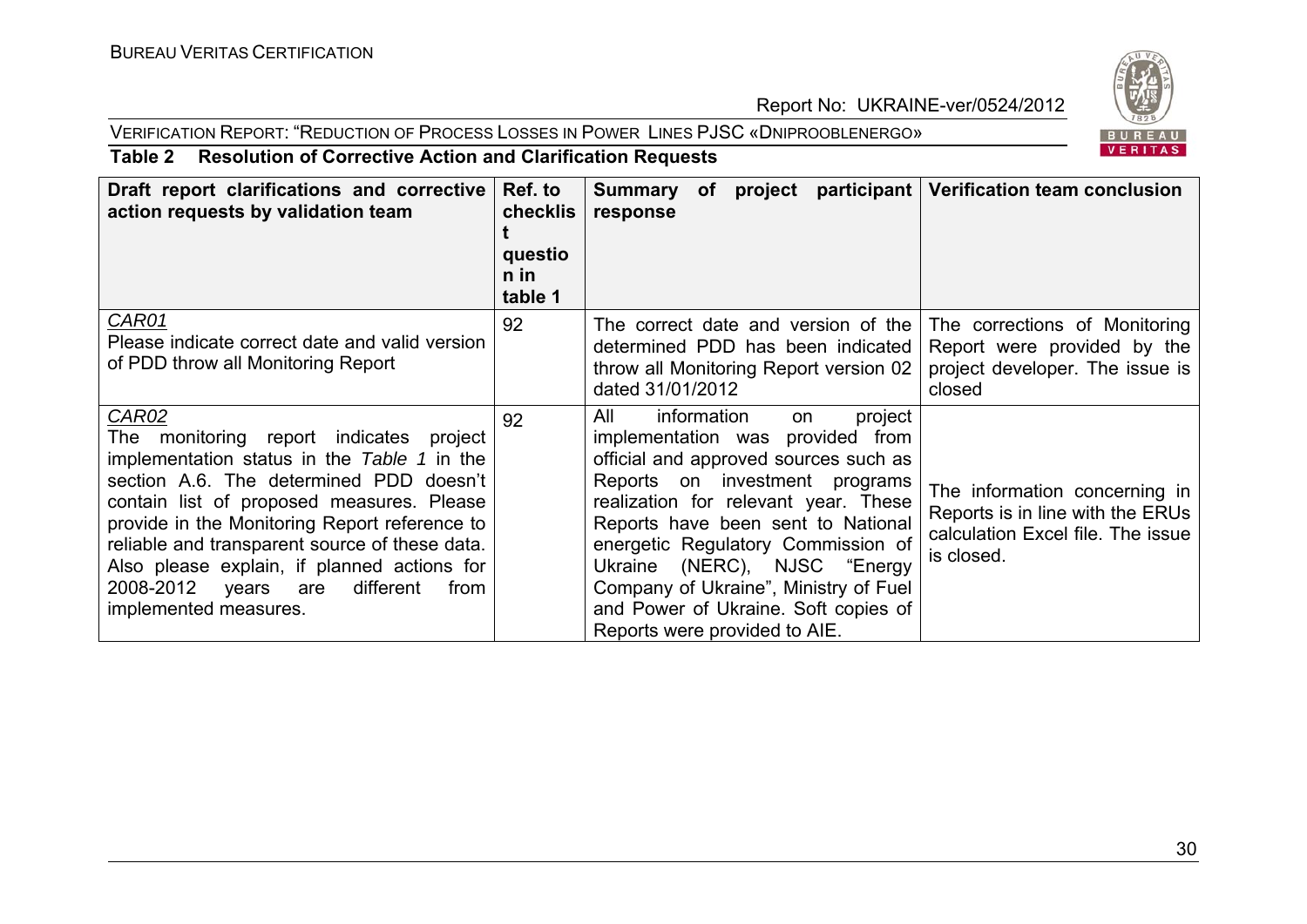|                                                                                                                                                                                       | <b>VERIFICATION REPORT: "REDUCTION OF PROCESS LOSSES IN POWER LINES PJSC «DNIPROOBLENERGO»</b>                                                                                                                                                                                                                                                                                                                                                                                                                                                                                                                                                                                                                                                                                                                                                                                                                                                                                                                                                    | 020/<br>BUREAU                                                                    |
|---------------------------------------------------------------------------------------------------------------------------------------------------------------------------------------|---------------------------------------------------------------------------------------------------------------------------------------------------------------------------------------------------------------------------------------------------------------------------------------------------------------------------------------------------------------------------------------------------------------------------------------------------------------------------------------------------------------------------------------------------------------------------------------------------------------------------------------------------------------------------------------------------------------------------------------------------------------------------------------------------------------------------------------------------------------------------------------------------------------------------------------------------------------------------------------------------------------------------------------------------|-----------------------------------------------------------------------------------|
| <b>CAR03</b><br>Please provide an explanation of the<br>difference between the number of reduction<br>units as indicated in the PDD and monitoring<br>report for the reporting period | Since the determined PDD version 3.0<br>92<br>contains miscalculated ERUs for the<br>period of $2008 - 2010$ years, and the<br>monitoring was conducted at the<br>beginning of 2013, then according to<br>Ltd «EES» there had been conducted<br>calculations of ERUs for the year<br>2011 and for the 2012.<br>The actual amount of emission<br>reductions during the monitoring<br>period differs from values that were<br>indicated in the determinate PDD<br>version 3.0, as a result of using of the<br>differentiated approach to value ratio<br>deterioration of electrical indexes of<br>electrical equipment over time of KP<br>for different billing periods (baseline<br>and current years estimated ) while<br>monitoring plan performance, to take<br>account of the effect of improving<br>electrical performance of electrical<br>equipment by introduced measures of<br>TVE reduction. The calculation results<br>for 2008 to 2012 contained in the file<br>Excel«DOE-1BTWE-2008-2012-05-<br>03-2013-Km=1-ok-KP-CO-MR-<br>ENG.xls» | <b>VERITAS</b><br>Corrections were found<br>satisfactory.<br>The issue is closed. |